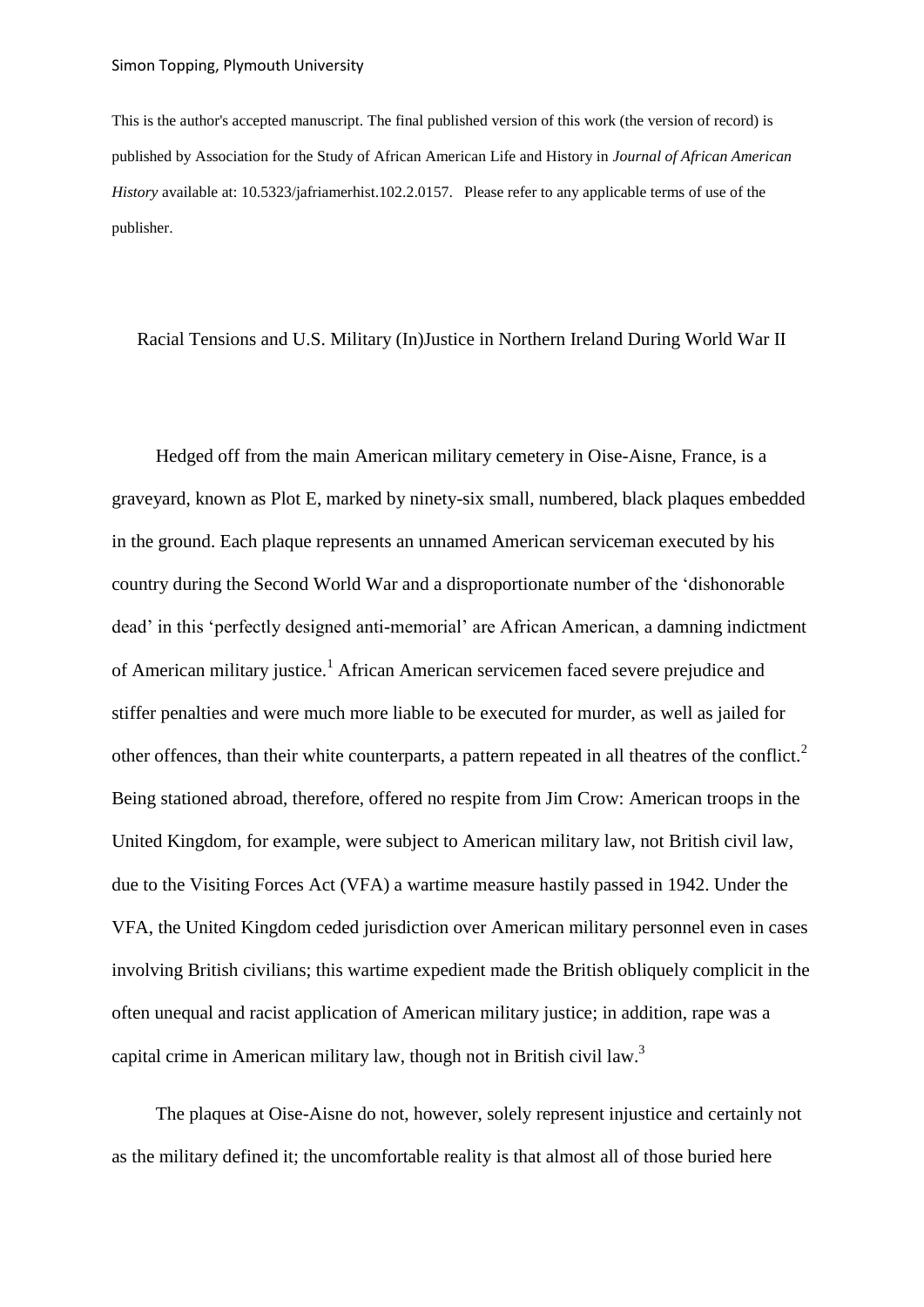committed horrendous crimes, including the central case discussed in here. Yet, this ruthless justice, whatever its apparent military, judicial or disciplinary necessity, could be, and was, selectively applied. Those interred were not inevitably innocent, though some possibly were, and this is neither a condemnation of the death penalty in a wartime context, nor is it necessarily exposing a miscarriage of justice, per se (at least in military terms), although it is arguably racism which helped to determine the severity or leniency of sentencing; it could even be the defining factor. Quite simply, American military justice was not blind, and emphatically not color-blind, as it was used to reinforce segregation, and its attendant cultural structures, and, significantly, to discourage interracial sex and its tacit acceptance of the veracity of the so-called 'rape myth'.<sup>4</sup>

This study is yet another demonstration of how American race relations operated and continue to operate: unequal justice, inadequate defense, institutional racism, assumptions about inherent black criminality and fear of the over-sexualized black man and his apparent taste for white women, itself a white European invention which was now being reimported, even if the United Kingdom, with its negligible black population, did not have a formal 'color-line'. 5 It occurs when lynching in America was disappearing, if not quite extinguished, where Southern courts and their all-white juries shamelessly dispensed justice without a noose, but it was lynch law in all but name. The army, rigidly segregated, with many white southern commanders, often leading black units, carried these notions with it wherever it went; indeed, military discipline enhanced them, and it harshly policed taboo-shattering, transgressive, sexual relations whenever it could. 6 Thus, ten of the eighteen executed in the United Kingdom were African American, when only approximately 10% of American military personnel were black, statistics which tell their own stark story.<sup>7</sup> That said, African American servicemen could be reprieved, for example, the high profile case of Leroy Henry, cleared of a rape near Bristol in 1944, or had sentences commuted, such as Sammie Mickles,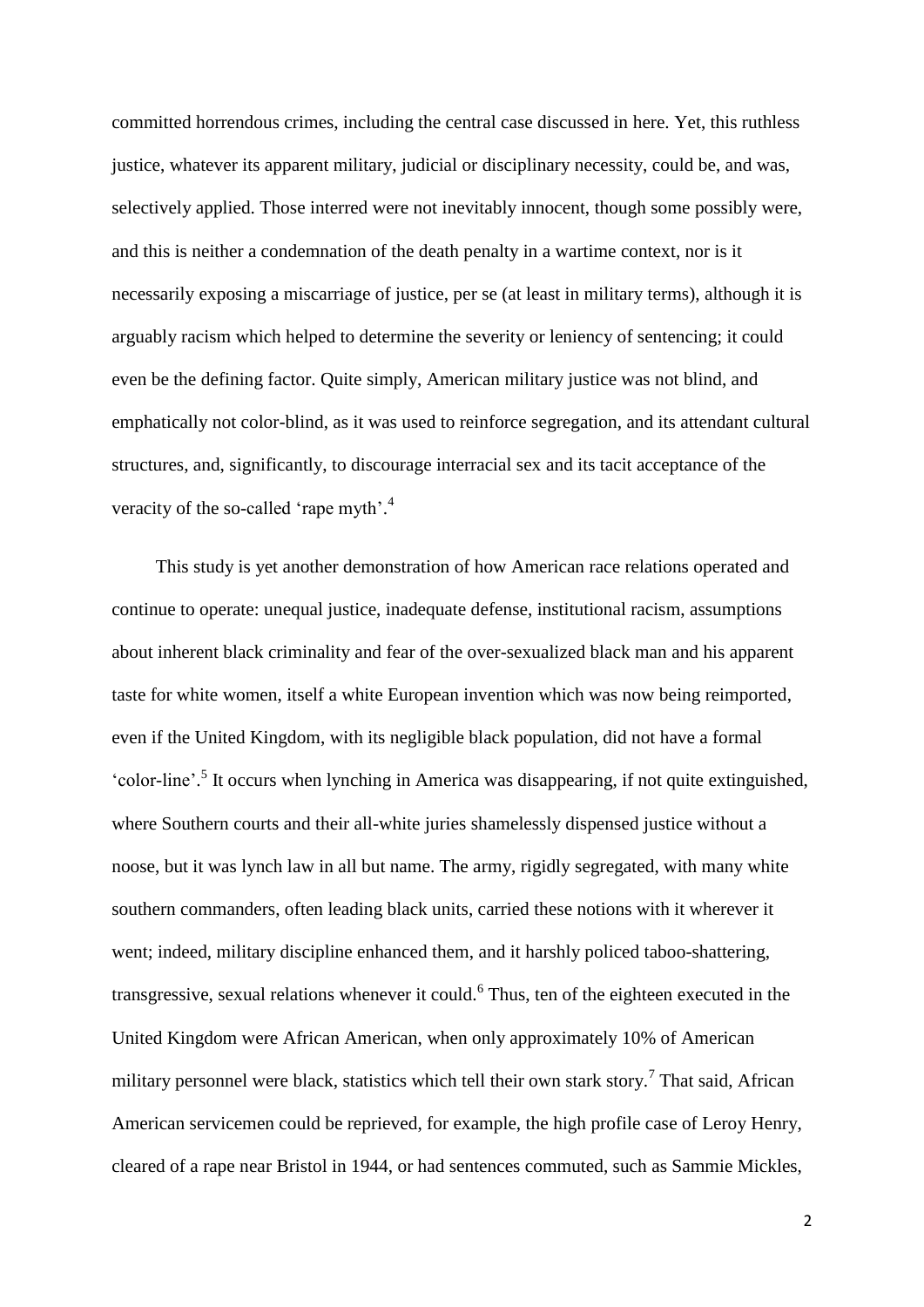who killed a Polish seaman in Edinburgh in November 1942. These two cases, as will be shown, both actually confirm the pervasiveness of the military's institutional racism.

Northern Ireland, small, comparatively isolated and with no black population, acts as a microcosm for this institutional judicial racism, offering an effective case study of how racism and double-standards operated. It had its own parliament at Stormont, which was subservient to Westminster on foreign and defense policy, and was geographically separated from the rest of the United Kingdom by the Irish Sea. Northern Ireland's sectarian divisions between the majority Protestant (pro-British unionists) and minority Catholic (Irish nationalist) populations, with the government exclusively made up of the former and discriminating against the latter, added an extra layer of complexity to dealings with the Americans. American crimes could spark the tinderbox of sectarianism, especially if those committed against Catholics went unpunished; therefore, the effective policing of US servicemen had much more serious political connotations than elsewhere in the UK. To Irish nationalists, the American presence was opportunistically, if ineffectively, protested against as further evidence of the apparent illegitimacy of the partition of Ireland, as the Americans were publicly condemned as 'occupiers' as much as the British were. Moreover, the centrality of religion to life in Northern Ireland made it a very conservative society, especially regarding female sexuality.<sup>8</sup>

Plaque number 92 at Oise-Aisne belongs to Private Wiley Harris.<sup>9</sup> A 26 year-old African American native of Georgia, married with a young daughter, Harris was with the  $28<sup>th</sup>$ Quartermaster Battalion. In March 1944 he left his camp in Poyntzpass on a twenty-four hour pass, seeking alcohol and sex. After taking a train to Belfast and checking into the 'colored' American Red Cross Club on James Street, he went to the York Road area where comrades were already drinking. By midnight one man would be dead and Harris would be back in the Red Cross Club frantically cleaning blood from his uniform. Harris drank steadily and,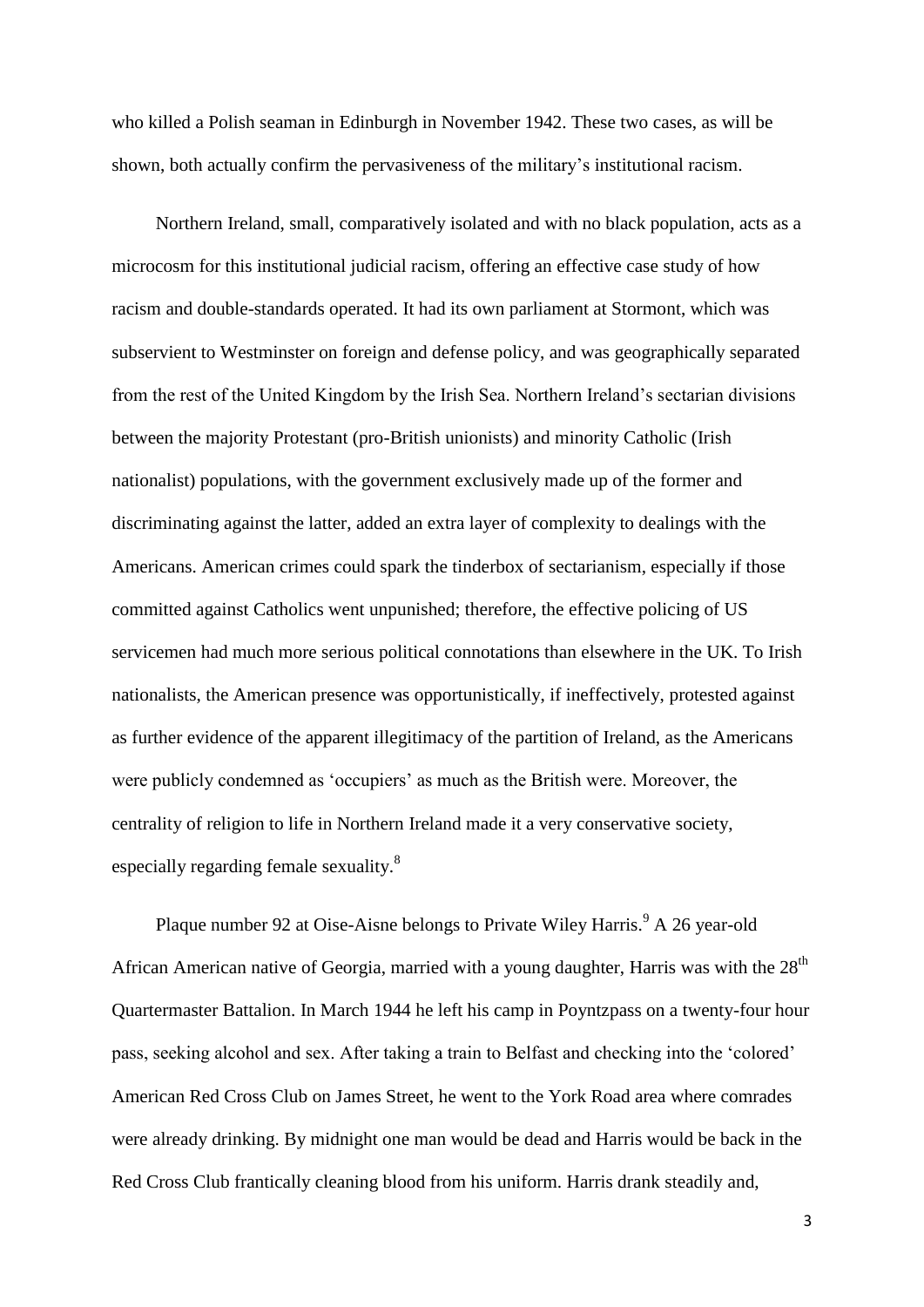shortly after 10pm, he willingly paid the one pound asking price to go to an air raid shelter with a prostitute named Eileen Megaw. The man who brokered the deal, Harry Coogan, waited outside to watch for police.

Coogan and Megaw had operated similarly earlier: at about 9.30pm she had had sex in the same air-raid shelter with Harris's comrade Sergeant John W. London, so Harris had no reason to be suspicious.<sup>10</sup> Whether pre-arranged or not is unclear, and Megaw was not interrogated about it at Harris's court-martial, but before the two could have intercourse, Coogan raised the alarm. On exiting the shelter and retrieving his torch from Coogan, Harris saw no police and asked Megaw to return inside. She refused and also refused to return his money, after initially, according to witnesses, agreeing to do so.<sup>11</sup> Harris recalled in his statement: 'I asked the girl for my money. The man said, 'She can't give you the money back.' The girl started to run and I grabbed her…. the girl and I were trying to pick up the money, just at this time the man hit me a blow on the right cheek with his fist and a crowd began to gather.<sup>'12</sup> She dropped the coins and she and Harris scrambled to retrieve them, while doing so, Coogan shouted, according to eyewitness Annie Murdoch, 'This nigger is going to stab this woman but I'll not let him' and punched Harris.<sup>13</sup> Her sister-in-law, Bridget Murdoch, grabbed Coogan's arm and urged him not to hit Harris. Harris retaliated by stabbing Coogan sixteen times in the body and head with a knife he had in his pocket, while Megaw fled screaming. With a crowd gathering and Coogan prostrate in a pool of blood, Harris too fled, pursued by James Tynan.<sup>14</sup>

At the Red Cross Club, witnesses saw Harris with blood on his hands and clothes. The following day back in Poyntzpass Sergeant James O'Connor from the United States Army Criminal Investigation Division (CID), told Harris he was his friend and took a statement.<sup>15</sup> Harris, without legal representation, recounted the previous night's events, admitting to stabbing Coogan. Within ten days Harris had been tried, convicted and sentenced to death. In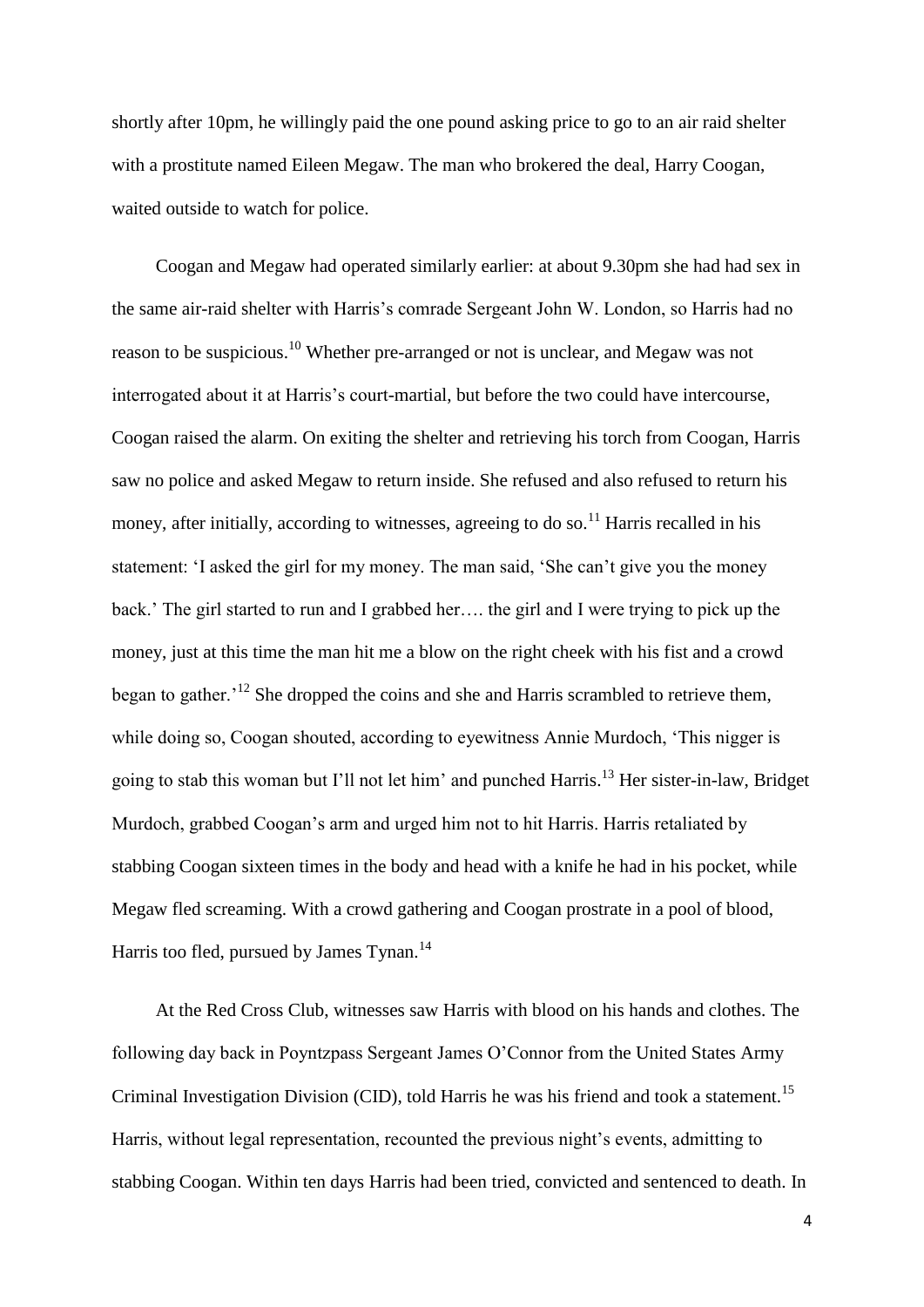May he was hanged at Shepton Mallet prison in Somerset.<sup>16</sup> Harris's guilt is undeniable: he was armed and subjected Coogan to a ferocious assault.<sup>17</sup> Yet, questions remain. Harris was not the first American to kill a civilian in Northern Ireland, but where previous white killers were given long jail sentences and dishonorable discharges, he was the first to be executed, and his race set him apart.

## **'Absolute and Exclusive Jurisdiction': The Imported Context**

The theoretical basis of this piece is primarily J. Robert Lilly and J. Michael Thomson's 1997 article 'Executing US Soldiers in England, World War II', which offers excellent analysis of the political, military and judicial context of capital cases involving US soldiers in the United Kingdom.<sup>18</sup> Their research demonstrates that the death penalty 'has been disproportionately applied to the financially disadvantaged, people of colour (especially African Americans) and those with white victims' and this certainly applies to Harris.<sup>19</sup> They go much further, however. They examine the 'imported context' of the American presence, endorsed by Westminster and Stormont and underpinned by the VFA. As they elaborate, 'the 'imported' model emphasizes the notion that judicial culture is brought in from the outside, a process not unlike the importation and imposition of cultural hegemony by a colonial power'.<sup>20</sup> This, they argue, happened in the United Kingdom, a view supported by Allison Gough: 'the military acted as a conduit for the exportation of American racial attitudes during World War II. In the name of military efficiency and expediency, and with claims that the Army should not be an organ of social change Jim Crow practices... were transplanted.<sup>21</sup> With American justice, therefore, came racial discrimination and both Westminster and Stormont had to forge responses to the influx of American soldiers and the importation of American racism.<sup>22</sup>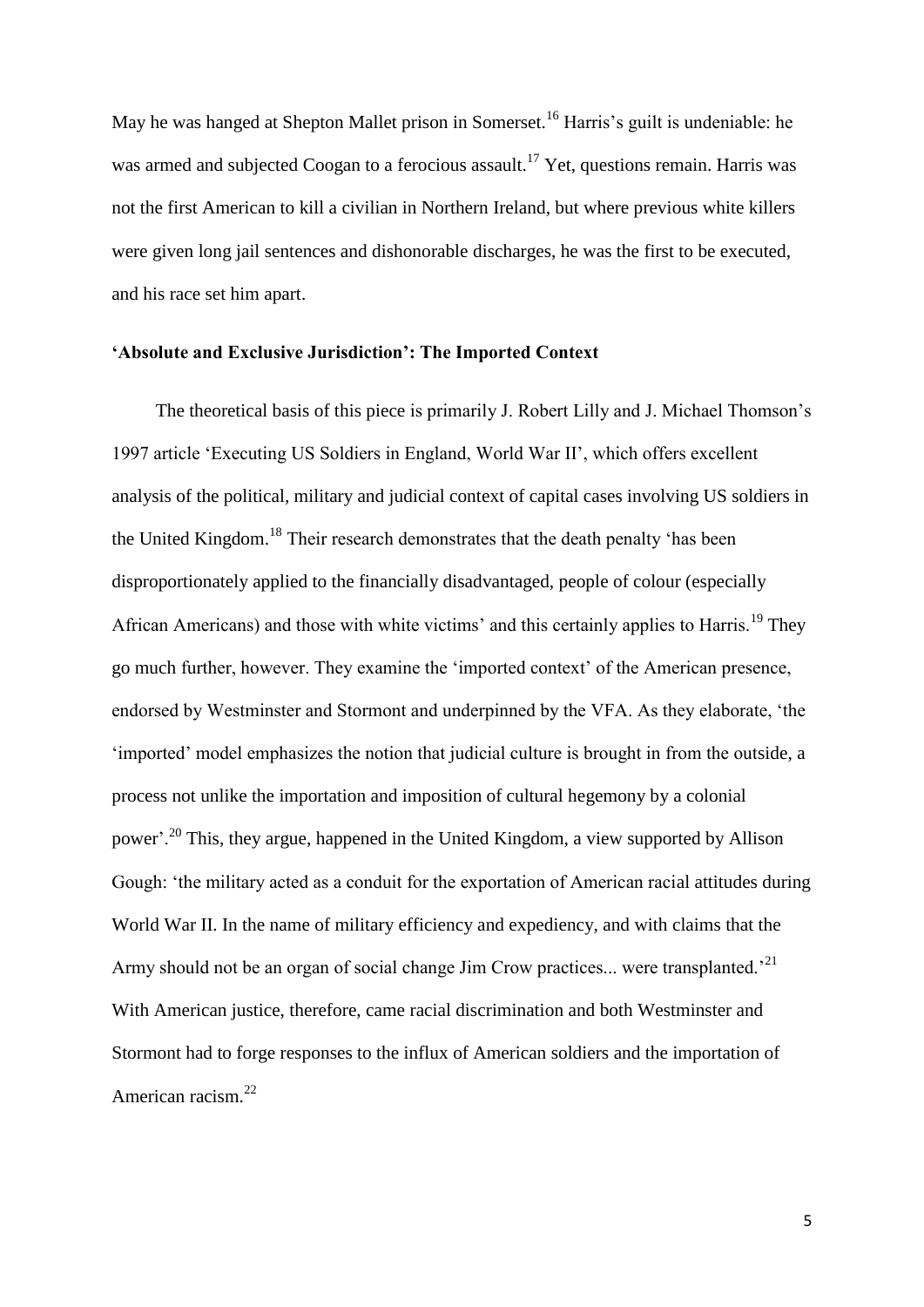The difficulties encountered by minorities within the military judiciary were compounded by the emphasis upon achieving convictions and the insinuation that too meticulous a defense would hamper the lawyers' careers. The onus was on short trials, tokenistic defense and convictions:

The power of military commanders greatly influenced, if not in fact determined, the outcome of courts-martial trials, including capital cases…. [commanders] select the officers who serve as prosecutors, defense counsel and jurors, while retaining the power to evaluate these officers' performances and thus influence their future careers…. Vigorous defense efforts were not only discouraged, but considered egregiously hostile acts toward command.<sup>23</sup>

Defense counsels, often career soldiers rather than lawyers, were underprepared, granted few resources, beyond access to the defendant, and were wary of alienating superiors, while convictions rather than acquittals served military justice. To make matters worse, charges were brought by officers, who were almost invariably white.<sup>24</sup> All of these factors are pertinent to the Harris case. In a later work, Lilly notes that civilian and military justice have very different motivations and goals: 'civilian rulers see military justice as extensions of civilian justice, while career militarists view the courts as a means of discipline.<sup>25</sup> Elizabeth Hillman concurs, seeing courts-martial as a disciplinary means to maintain 'obedience and conformity'.<sup>26</sup> 'Military justice', Lurie concludes, 'is virtually inseparable from military discipline'.<sup>27</sup> A 1943 text used at the Judge Advocate General's (JAG) school at the University of Michigan confessed as much: 'Strictly speaking, a court-martial is not a court at all in the full sense of the term, but simply an instrumentality of the executive power of the President for enforcement of discipline in the armed forces'.<sup>28</sup> Harsh sentencing, including the death penalty, was patently as much about setting an example as it was a punishment of individuals.<sup>29</sup>

In a global war and a multi-million man army, there was logic in circumventing the niceties of jurisprudence. Indeed, a functioning military legal system that tried to reflect the values of civilian law is noteworthy. That said, the system was unforgiving for anyone, black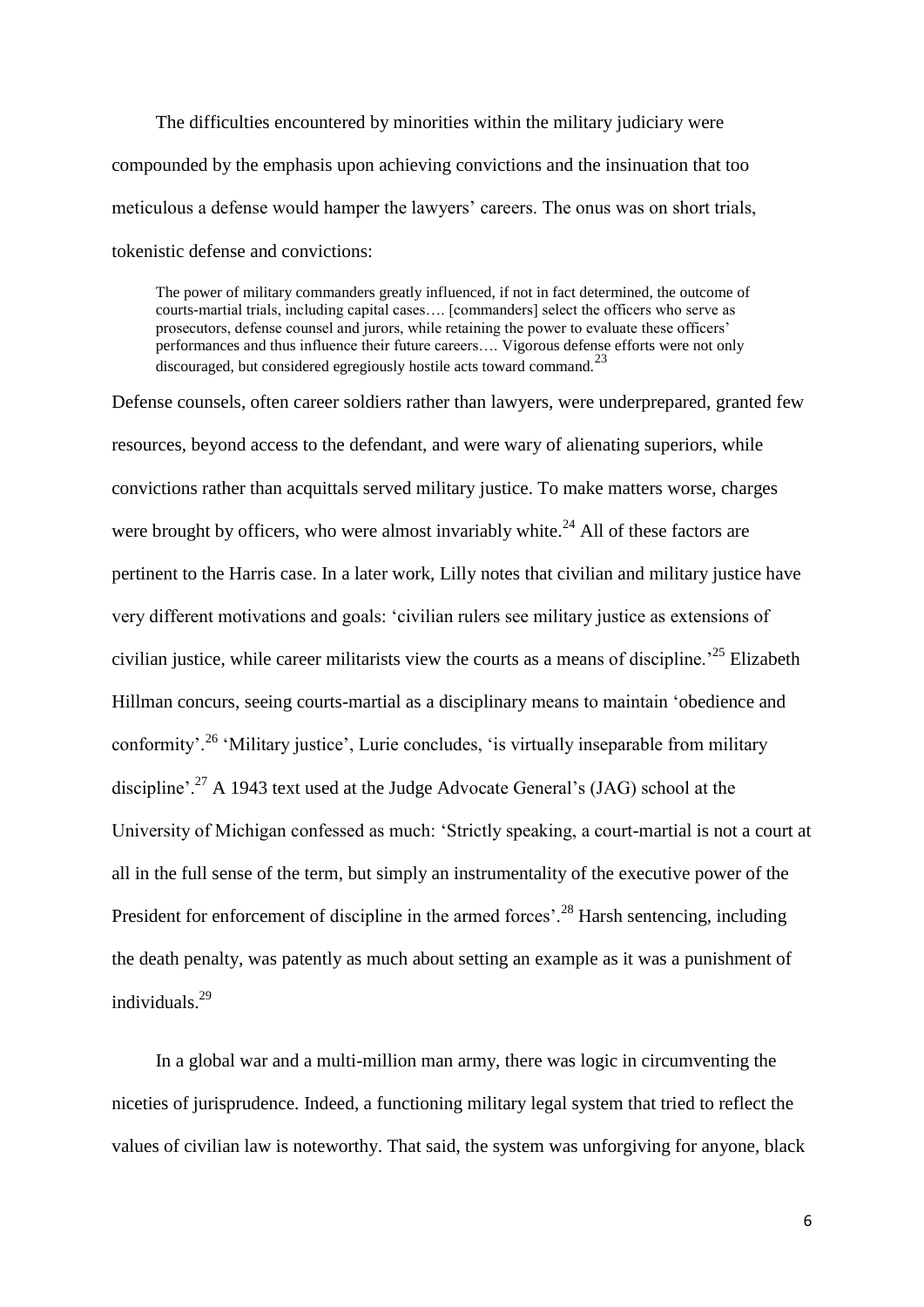or white, ensnared by it, with extraordinarily high conviction rates, disproportionate punishment and massive discrepancies in sentencing for the same crimes, factors grotesquely magnified when race became involved.<sup>30</sup> The Americans sought jurisdiction over their men not simply out of distrust of other countries' judicial systems and their ability to treat their soldiers fairly, although this is implicit; rather, a predominantly conscript army required a very specific legal system tailored to cope with both its scale, and the necessity of maintaining discipline and morale within what was, in effect, an involuntary force; this force, therefore, had to be accountable solely to American military law.<sup>31</sup> These factors became unavoidably and inevitably interlocked with American racial prejudice. Perhaps ironically, the procedures employed in the Second World War were a flawed response to the racist and summary application of military justice in the First World War.

The 'Houston Riot' of August 1917 began after a dispute between local police and African American troops descended into a gun battle that left twenty people dead: four of the soldiers, four policemen and twelve civilians. It resulted in the execution of nineteen African American soldiers and life sentences for a further forty-one during three trials. Thirteen of the executions took place within a week of the first trial, swiftness in accordance with the contemporary Articles of War; yet it left no time for appeals.<sup>32</sup> After the second court-martial, new rules were introduced, General Orders No. 167, preventing executions until the cases had been reviewed by JAG and, ultimately, death sentences required presidential approval. Six more executions resulted, along with a number of commuted sentences. President Woodrow Wilson publicly declared the trials fair and the executions justified.<sup>33</sup>

Boards of Review were set-up in 1919, evolving into *The Manual for Courts Martial* of 1928, the basis for American military law in the Second World War.<sup>34</sup> Due to the VFA, Lilly asserts, the manual became 'the only legal umbrella under which troops would be tried and punished.'<sup>35</sup> The Judge Advocate General during the war, General Myron C. Cramer, was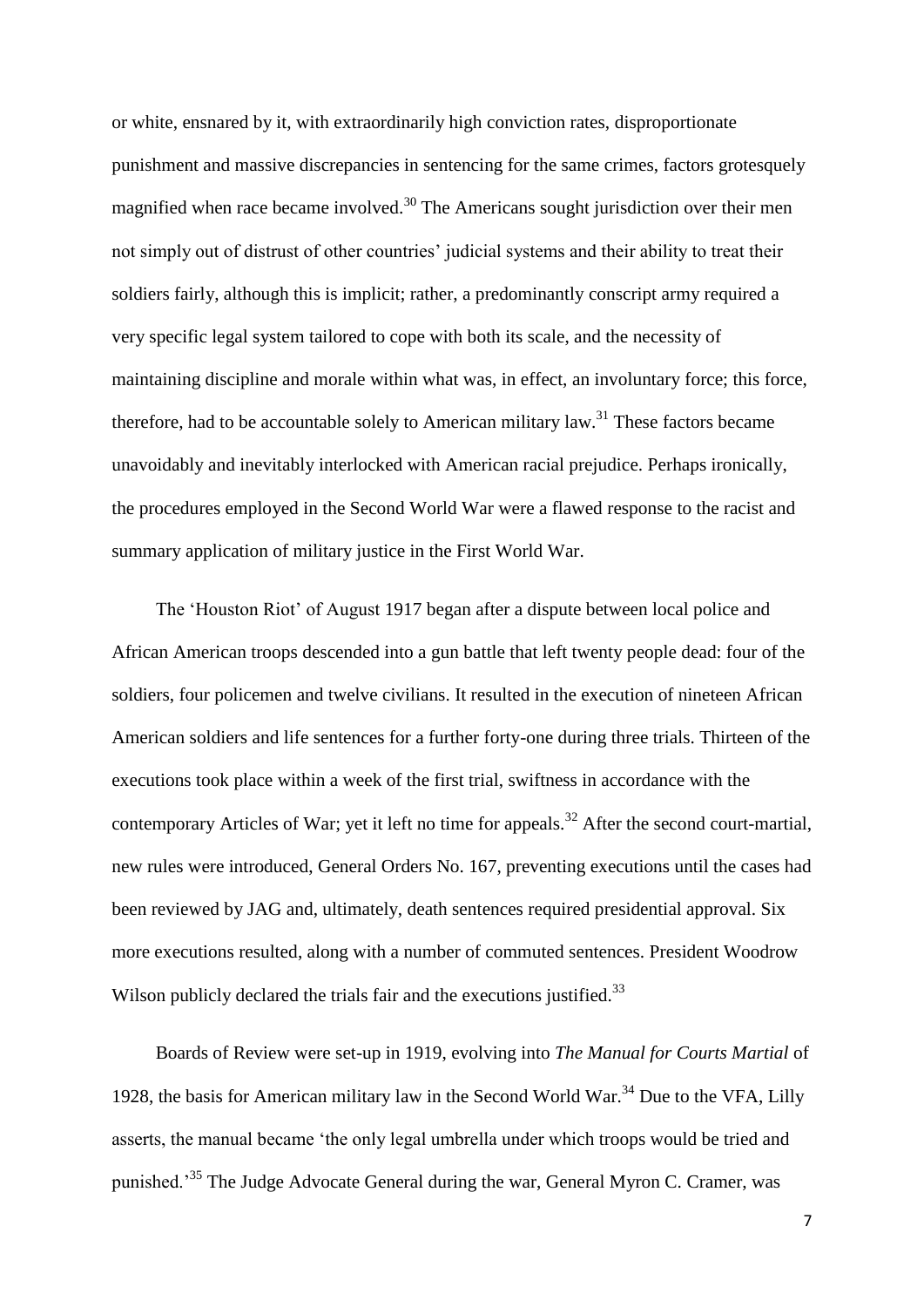responsible for courts-martial, while the Boards of Review, containing three senior officers, located within the Branch Office of the Judge Advocate General (BOTJAG), ensured convictions were sound. In addition, the Staff Judge Advocate (SJA) advised commanders prior to trials on the need for a court-martial, and then reviewed convictions afterwards. After a trial, the Board of Review would confirm or commute the sentence, before it was signed off by the JAG or one of his deputies. Evidently aware of racial discrimination within system, from December 1943, courts-martial of African Americans had to have a black officer present.<sup>36</sup> Acknowledging the lack of African American officers, a memorandum explaining the policy was circulated from March 1944; however, commanders could only re-distribute it by word-of-mouth: hard-copies were not to be reproduced.<sup>37</sup>

Stormont enthusiastically received American soldiers in January 1942 and, despite some reservations at cabinet level, it also accepted the VFA. The death penalty still operated for murder throughout the United Kingdom; in Northern Ireland there had been eight executions since its formation in 1921. In September 1942 six Irish Republican Army (IRA) terrorists were sentenced to death for the murder of a police officer, although ultimately only the teenage ringleader was executed.<sup>38</sup> Britain, including Northern Ireland, readily accepted the need for death penalty, even if both were generally circumspect in its application.

In June 1942, Northern Ireland's Attorney General, John MacDermott, having been 'consulted informally' on the Visiting Forces bill by London, reported to the cabinet. 'Its most important feature,' he concluded, 'was the withdrawal from all courts in the United Kingdom of any criminal jurisdiction' and granting American service courts 'an absolute and exclusive jurisdiction' over criminality by American troops. He felt, nonetheless, that the power to pursue criminal proceedings should be retained and exercised expediently, for example, civil trials could be periodically pragmatic and in everyone's interests, particularly as 'local feeling may make the Americans anxious to have a trial in the civil courts,' but only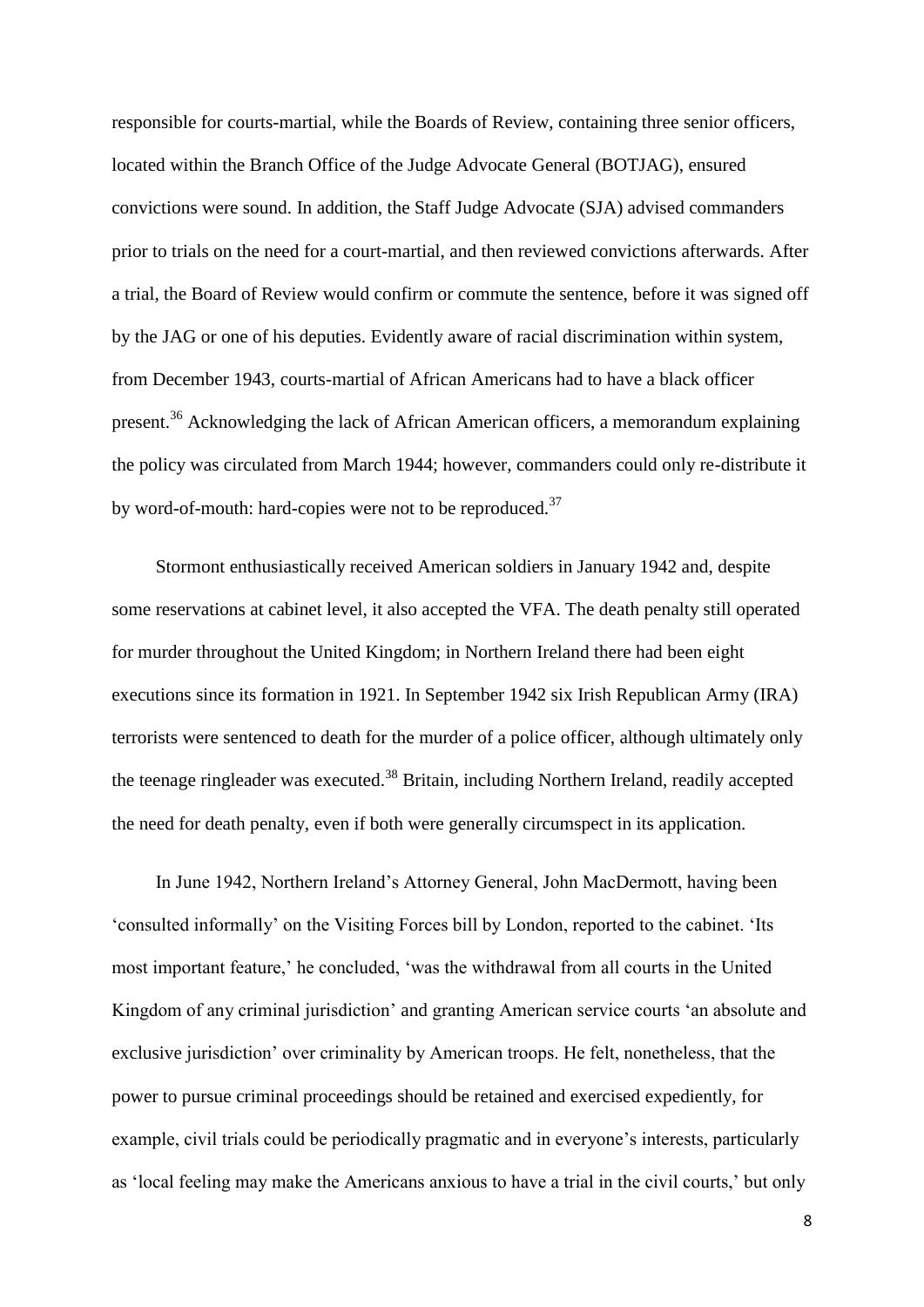with the express consent of the 'appropriate American authority'.<sup>39</sup> Thus, Stormont would defer to the Americans, demonstrating the legal foundation for Lilly and Thomson's notion of imported context, if not recognizing its potential consequences. The cabinet approved, enabling the Americans and Stormont to act with a degree of flexibility. MacDermott's instincts were generally sound, insofar as the Americans saw the benefit of public trials in capital cases, nonetheless these would be courts-martial as they would not cede jurisdiction, moreover, civilian witnesses would be subject to American military processes. The Americans did at least recognize the need for justice to be seen to be done.

Keenly aware of the Catholic Church and the Eire government's public hostility to the American presence, Parker Buhrman, the American consul in Belfast, fretted constantly about relations between Americans and locals. Though unspoken by Stormont, Buhrman recognised that the murder of a Catholic could drive a wedge between this community and the Americans and even become a pretext for terrorism aimed at Americans. Buhrman believed, for example, that the priest at the funeral of Edward Clenaghan, killed by two Americans in September 1942, was attempting to incite violence against Americans.<sup>40</sup> Certainly there was an Irish nationalist tradition of eulogizing the dead as a way of motivating the living, yet Buhrman was unduly paranoid. An American padre attended the service as did members of Clenaghan's Air Raid Protection (ARP) unit, hardly evidence of the deceased's radicalism.

### **'Wounds Feloniously Inflicted': Killings by White Americans**

During the so-called American 'occupation' of Northern Ireland, which occurred in two stages, from January to November 1942 and from November 1943 until June 1944, US soldiers were responsible for seven deaths, killing five civilians, one British soldier and one American soldier. American soldiers committed many other crimes, mainly vandalism and brawling (local newspapers did not report sex crimes, and they rarely appear in police reports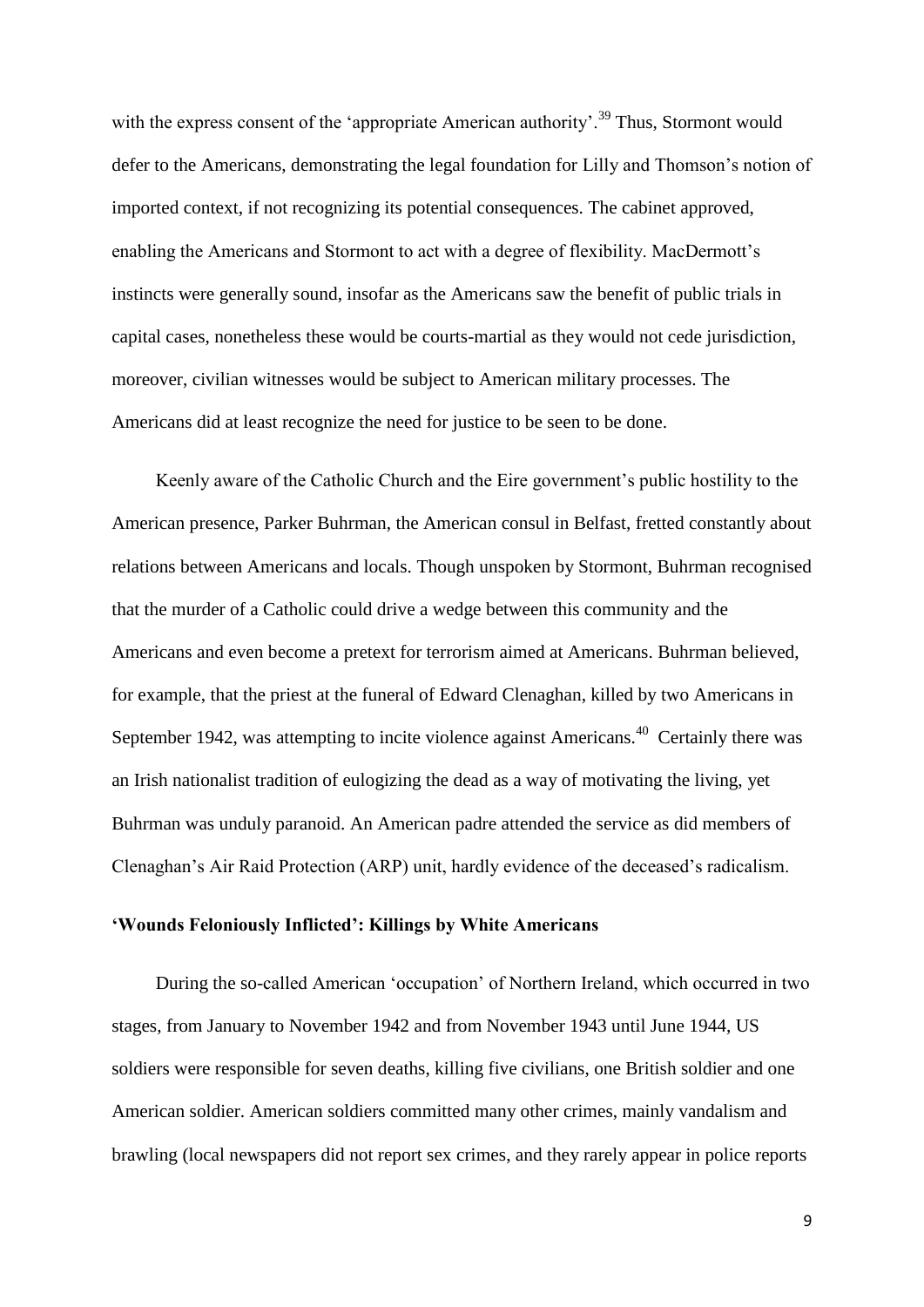to the government), and were often the victims of civilians or British servicemen themselves.<sup>41</sup> Given the numbers stationed in Northern Ireland, 120,000 on the eve of D-Day in 1944 (out of a population of 1.2 million) and 300,000 overall, the availability of alcohol and the febrile environment of wartime, this is no shock; so few deaths is perhaps a greater surprise. $42$ 

As the first place to host Americans, Northern Ireland would become the incubator for how the United Kingdom responded to American military justice, witnessing, for instance, the first court-martial for the killing of a civilian. It saw the first murder of an African American soldier by his white comrades, which was the only case there which did not result in a trial, illustrating the lack of judicial rigor where the victim was black. It also saw the first killing of a British soldier by an American and the first convictions for Americans who killed civilians; these latter convictions became templates for future courts-martial, including that of Harris, and showed how racism affected mitigation and sentencing. Late in the war, there was a rare example of a professional defense by committed career lawyers for a soldier accused of murder (and, in this case, rape). $43$ 

The seven cases have some commonalities, and also notable differences. In only one of the five involving civilians was the alleged assailant on duty. Only one was racially motivated with a black victim; drunkenness was a prime factor in five, including the one fatality involving British and American soldiers. One involved sexual violence, but two involved prostitution. Two of the cases directly involve race: William Jenkins, an African American soldier, was shot by American Military Police (MPs) in Antrim in September 1942; and in March 1944, Harris murdered Coogan in Belfast. The other cases, all involving white GIs, will be analysed to suggest that racism, alongside his crime, sealed Harris's fate.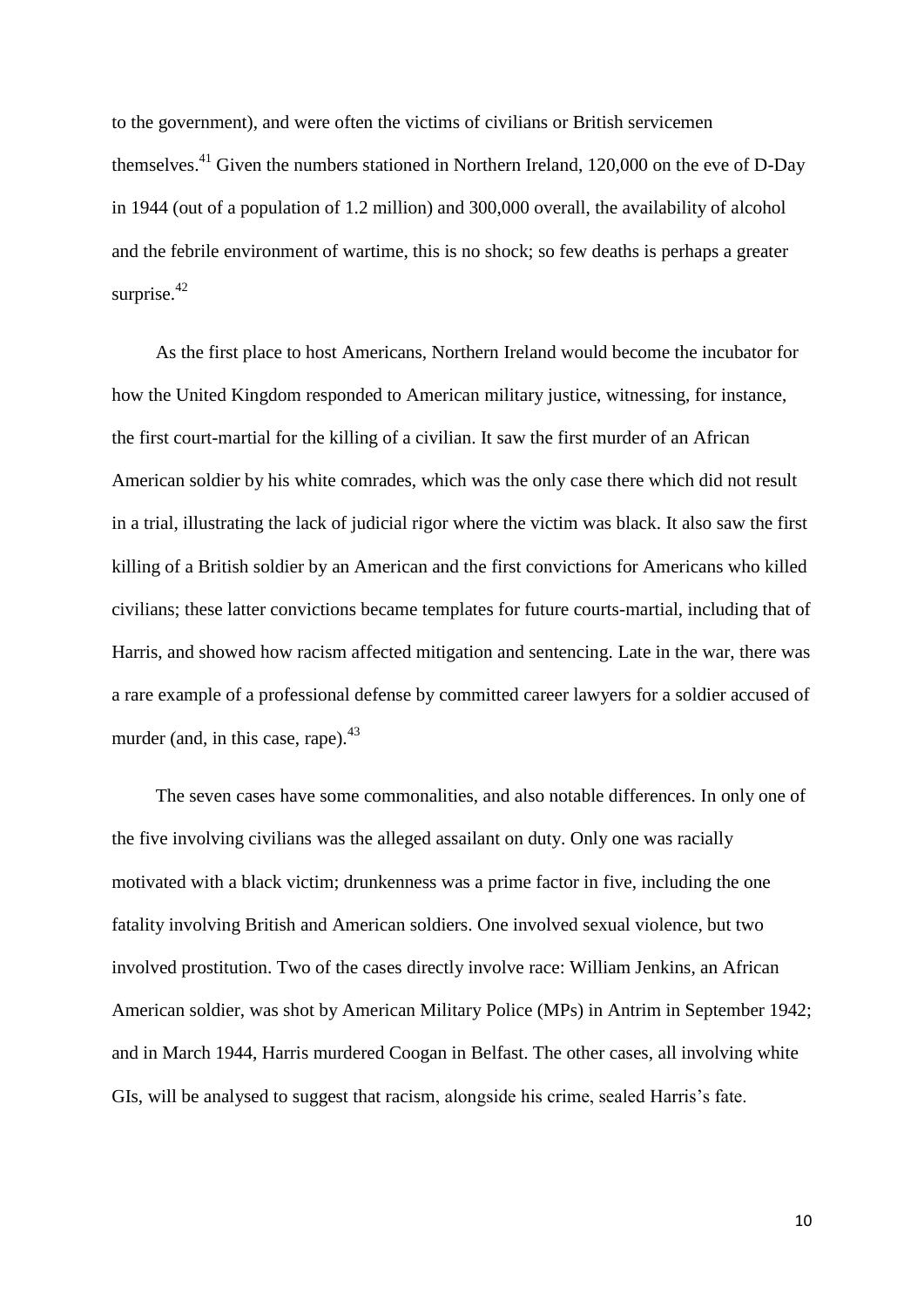The first court-martial open to the public occurred in April 1942 after the shooting dead of a bus driver, Albert Rodden, by Sgt. William Clipsham in County Londonderry. A civilian death necessitated a coroner's inquest, which, in this case, preceded Clipsham's courtmartial. This was potentially problematic for both civilian and military authorities if the coroner's jury and the court-martial came to radically different conclusions; still it inferred that Americans were somewhat accountable to the local authorities. If the verdicts coincided, the coroner would legitimize the court-martial and ease local tensions.<sup>44</sup> In Rodden's case, the open verdict broadly agreed with the later court-martial, declaring his death accidental.<sup>45</sup>

The openness of Cilpsham's court-martial served an important public relations function, showing that the Americans were not condoning their soldiers' actions and justice would be served.<sup>46</sup> The trial heard that Rodden's bus joined an American convoy, cutting off the last vehicle, Clipsham's scout car, and according to several American witnesses, refused to let Clipsham pass by seemingly purposely blocking the road. When the car eventually drew alongside the bus, the bus swerved knocking it into a kerb, causing the machine gun mounted on the vehicle near Clipsham to fire, killing Rodden and making his bus crash. The court-martial unanimously concluded that the weapon was defective and was triggered by the car hitting the kerb; Clipsham was cleared of manslaughter. $47$ 

The next death involved the endemic inter-racial antipathy among American servicemen in the United Kingdom. The authorities offered various solutions, including informal segregation, displacing rather than eliminating tensions, and inter-racial violence remained a problem throughout the Americans' sojourn.<sup>48</sup> Violence was usually instigated by white Americans resentful that African Americans refused to be subservient, with particular hostility for relationships between African Americans and local women. The military's response was to publicly condemn violence, but privately reinforce Jim Crow, refusing to confront the white troops' behavior. Limited, half-hearted and poorly implemented remedial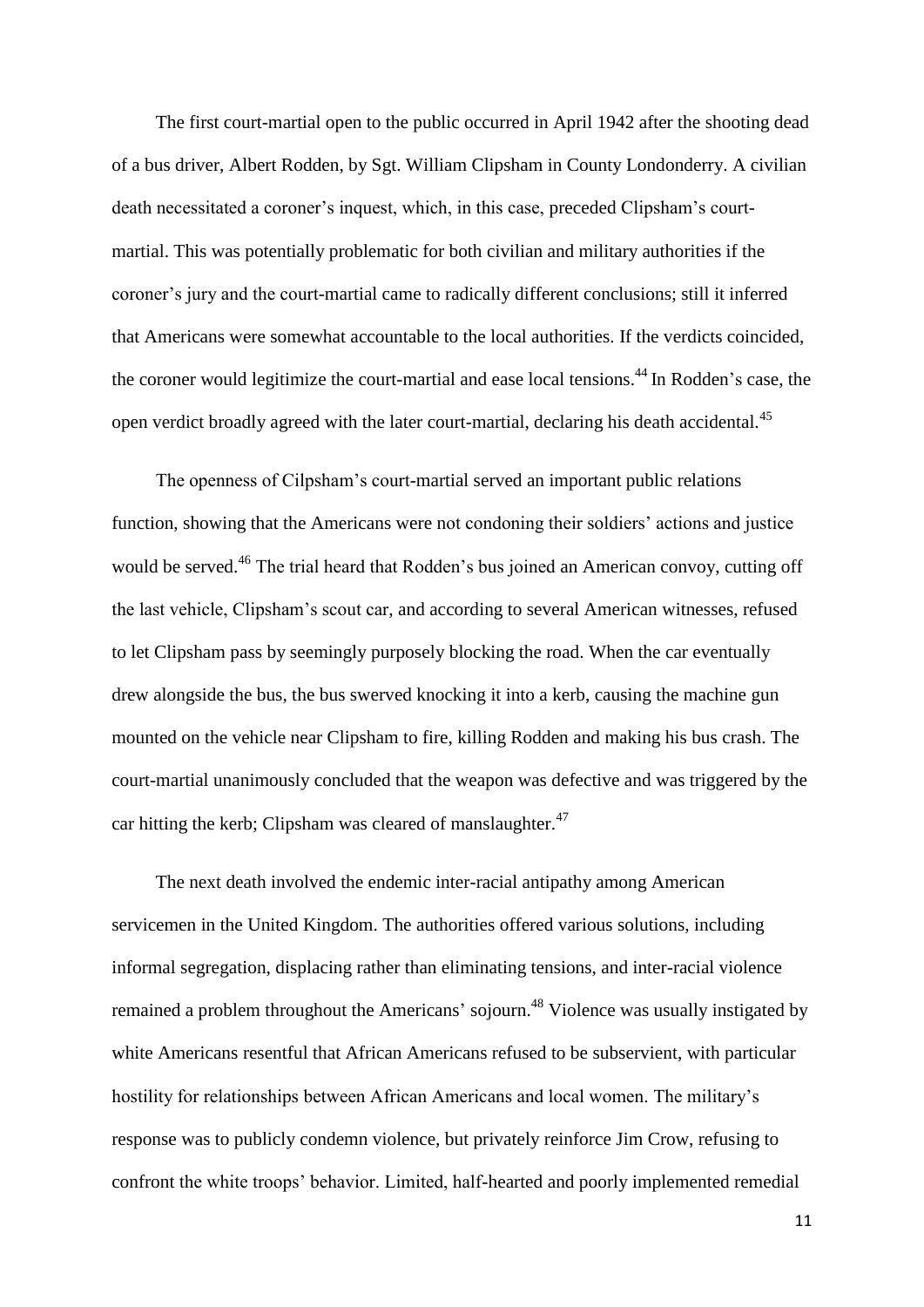efforts failed as, generally, commanders devolved responsibility to junior officers and NCOs, often in the form of 'Good Conduct Committees'.<sup>49</sup> The seriousness of the problem had fatal consequences in September 1942 when Pvt. William Jenkins was, as noted, shot by white MPs in the town of Antrim. His comrades found his body handcuffed to railings and, enraged by the hallmarks of a lynching, returned to base, broke into the armory, before around twenty of them, now armed, headed back to town.<sup>50</sup> Several white soldiers were accosted by the group and one was shot and wounded.<sup>51</sup>

The US military was sufficiently concerned to send General Benjamin O. Davis, the army's first African American general, to investigate racial friction.<sup>52</sup> His eventual report was condemned by the African American press as, while it criticized commanders, it underplayed inter-racial tensions.<sup>53</sup> Amid questions about racism and segregation, the fate of Jenkins was ignored. No-one stood trial for his murder, despite him being killed by MPs who should have been identifiable (an MP sergeant was 'standing near' Jenkins's body when the latter's commanding officer arrived); the murder weapon was American and probably traceable.<sup>54</sup> Tellingly, General Davis made no attempt to prosecute the culprits and it would seem that little effort was made to do so; all starkly illustrating the lack of investigative thoroughness where the victim was black.<sup>55</sup> Had there been a court-martial, then the military was under no obligation to make it public or involve local authorities, moreover, there was no civil inquest, as it was essentially an internal American matter.<sup>56</sup> The only person to be court-martialled was Private George McDaniels, who shot the white soldier and was found guilty of assault with a deadly weapon; he received five years' imprisonment and a dishonorable discharge.<sup>57</sup>

The British and Americans correctly anticipated friction between their armies. In August 1942, a brawl at a dance in Randalstown resulted in the fatal stabbing of a Scottish soldier Pvt. Owen McLoughlin, an active participant, and the stabbings of two Americans.<sup>58</sup> The coroner's inquest jury returned 'a verdict of death from wounds feloniously inflicted by a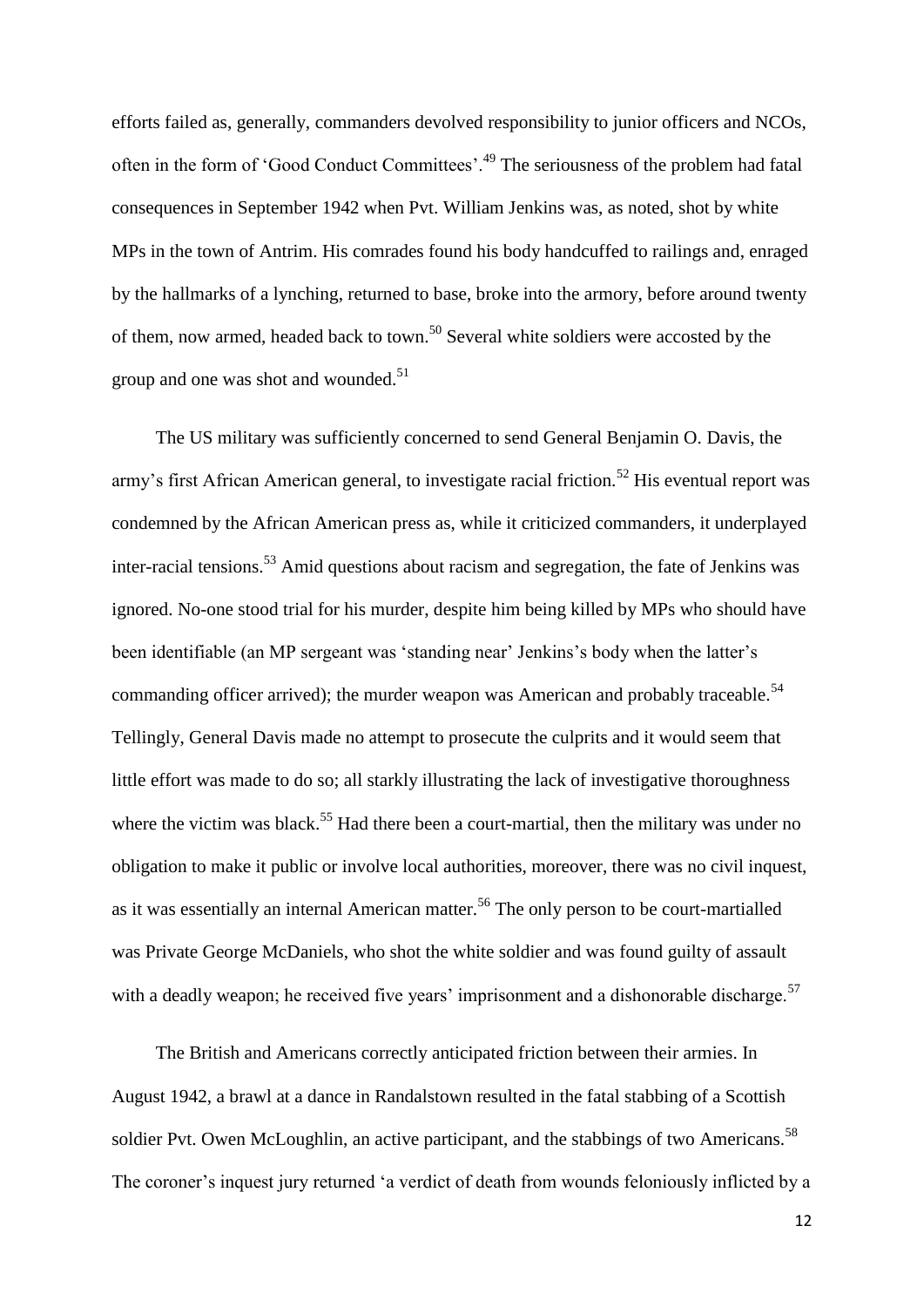person unknown'.<sup>59</sup> The American accused of killing McLoughlin, Pvt. William E. Davis was tried the following month.<sup>60</sup> The hearing lasted two days, where most hearings for capital cases lasted one day. Found not guilty of murder, he was convicted of manslaughter and sentenced to eight years' imprisonment with a dishonorable discharge.<sup>61</sup> National rivalry and pay, caused Anglo-American tensions; but on this occasion, Burhman, who held British troops largely culpable, was not particularly concerned.<sup>62</sup> The local police were also fairly phlegmatic about the incident.<sup>63</sup>

Edward Clenaghan was killed by two American soldiers near Aghalee in County Armagh on 21 September 1942. Working at his mother's pub, Clenaghan argued with Privates Herbert G. Jacobs and Embra H. Farley who were drunk and refusing to leave. After clearing the pub, Clenaghan and his brother James heard a window being broken. Outside the two soldiers, 'started to use filthy language and produced two beer bottles which they were waving about'.<sup>64</sup> Edward left on his bicycle to complain to their commander; when he did not return, James searched for him, finding him in a ditch and his bicycle gone. He died later that night of a fractured skull.

The coroner's investigation took place the following day - with American representatives present - and the court-martial on 8 October, producing almost identical narratives, confirming the chronology previously outlined in the press.<sup>65</sup> Jacobs claimed no recollection beyond arguing with James Clenaghan who 'said he would cut their throats', then struggling with Edward in a ditch, and hitting him with his helmet.<sup>66</sup> The one-day trial generated considerable local interest and Buhrman was again anxious. <sup>67</sup> Police Commissioner Ewing Gilfillan, noted that 'considerable resentment was caused in the locality at the time, but this has now subsided owing to the vigorous action taken by the American authorities in assisting in the investigation.'<sup>68</sup> This was two days after the trial, so Gilfillan's optimism is perhaps premature.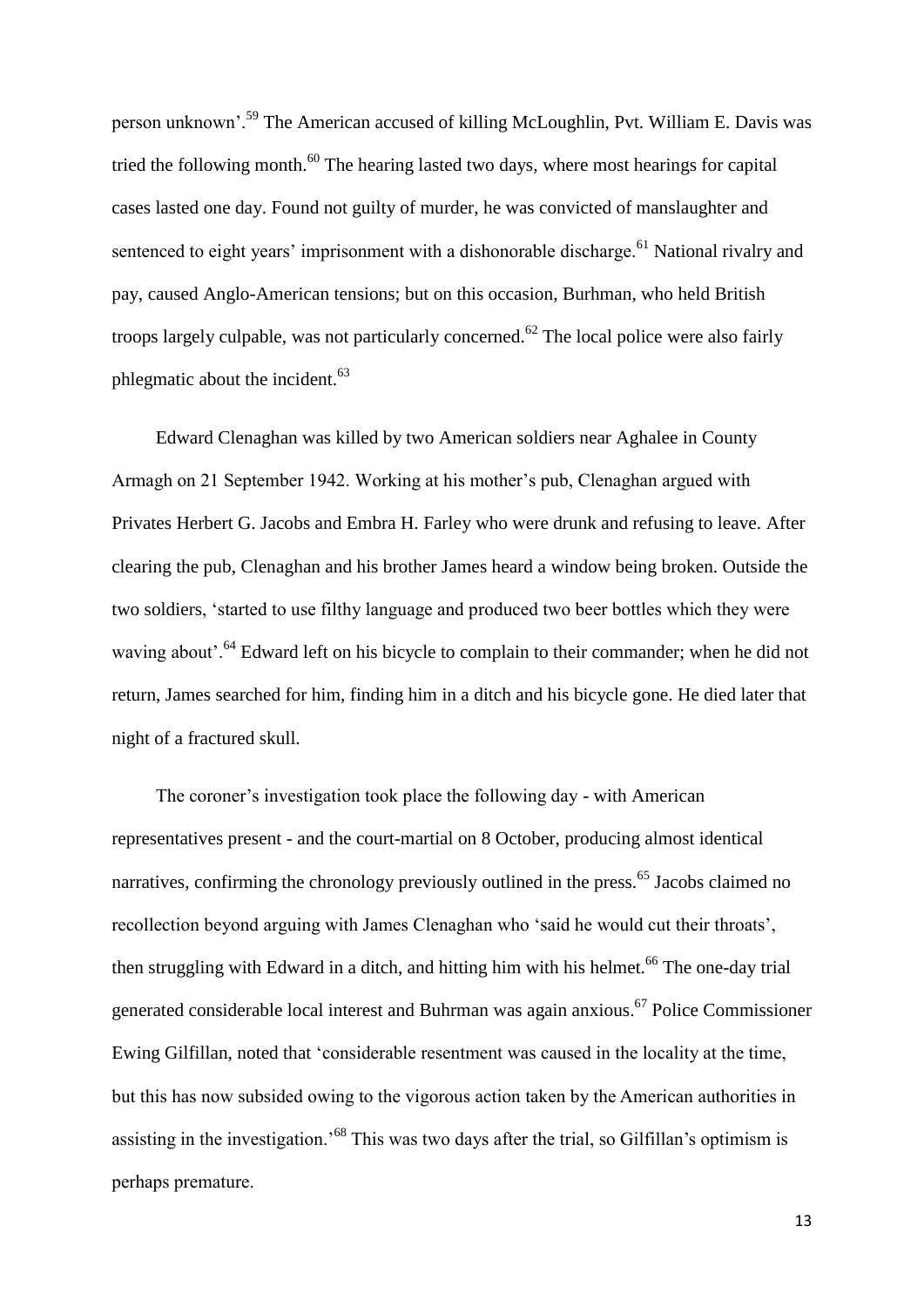As was often the case in capital courts martial, the accused declined to take the stand, relying on pre-trial statements for their defense. Defense counsel claimed, despite the overwhelming evidence, that there was 'a reasonable doubt that they were the guilty men', an odd strategy, in the face of potential death sentences, especially as James Clenaghan had identified Jacobs.<sup>69</sup> After short closing statements from the defense and prosecution, the court recessed briefly, before the two were found guilty of manslaughter and sentenced to ten years' imprisonment.<sup>70</sup> The *Belfast Telegraph* reported that Farley and Jacobs 'appeared to be overjoyed'; perhaps more surprisingly, several witnesses 'congratulated them upon escaping the death penalty.<sup>71</sup> This reaction seemed to confirm Gilfillan's view of no residual resentment locally; moreover, as justice was swift and decisive, the court-martial represented an American judicial and public relations success.

On 4 October 1942, Private Lawrence McKenzie was drinking whiskey in his barracks near Castlewellan, County Down, and, drunk, he made the short walk to Mary Jane 'Minnie' Martin's cottage beside the base. Martin was 48 years old, a deaf-mute and a known prostitute. There, McKenzie wrote on a piece of paper that he wanted to go upstairs, and the pair agreed a price. As they began to have intercourse, the bed broke and she panicked, making noises unintelligible to McKenzie, he tried to silence her, putting his hands around her throat. She was found dead by a neighbor several days later.

McKenzie visited a local priest before admitting his guilt in a sworn statement voluntarily given to police.<sup>72</sup> He was initially charged with murder, reduced to manslaughter at his court-martial, found guilty and sentenced to ten years' hard labor. The court-martial accepted that there was no malice-aforethought and that his drunkenness which, while not a mitigating factor, had clouded his judgement. The Review Board upheld the original verdict and punishment. It also stated that the fact the assailant and victim were having sexual intercourse 'can have no legal force in determining whether the homicide was murder. The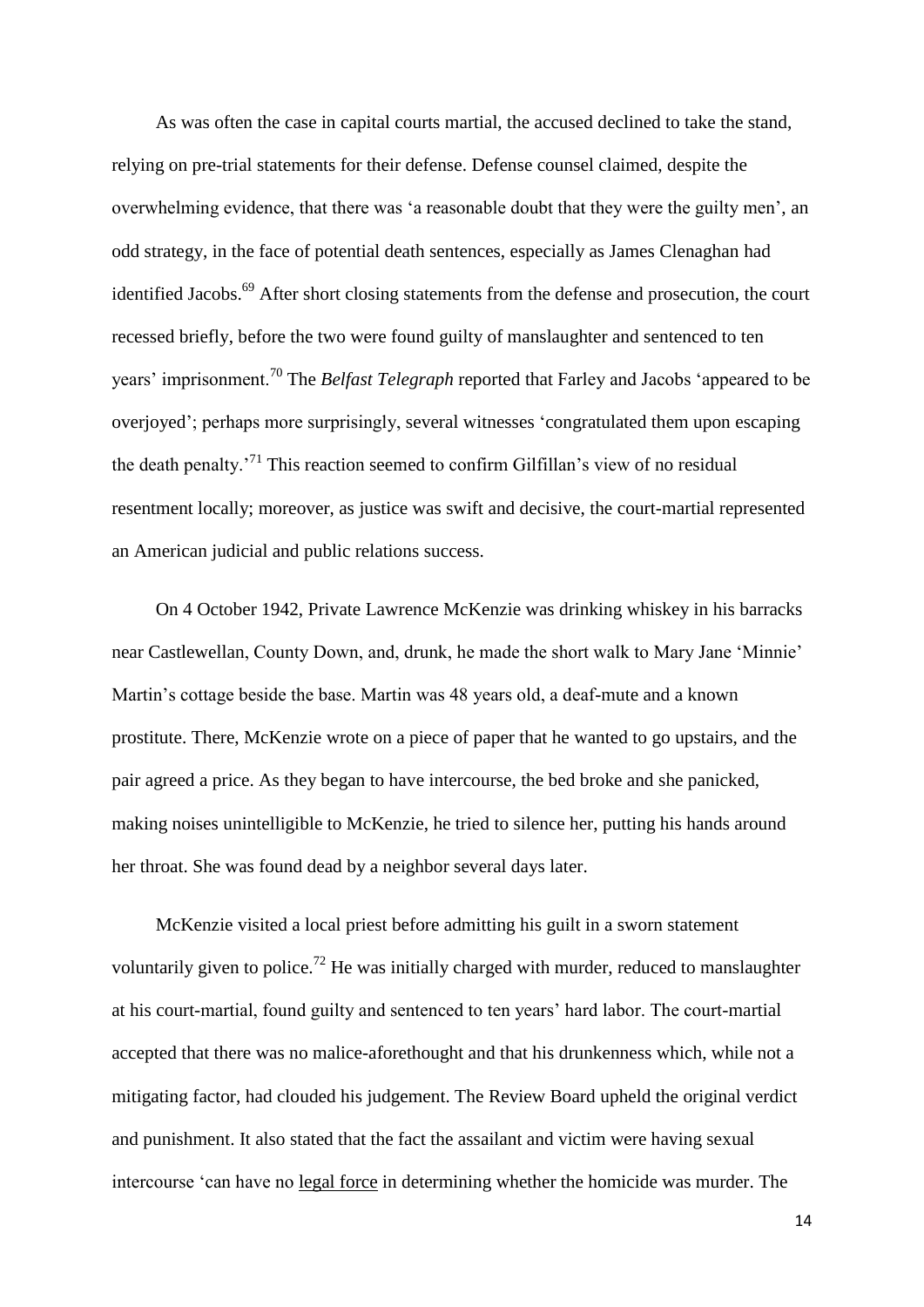fact that they were engaged in such act when the homicide occurred is, however, relevant and material evidence<sup>, 73</sup> It also noted that 'the lustful conduct of accused is not a correlative of malice-aforethought'.<sup>74</sup>

McKenzie can consider himself, more so that Jacobs and Farley, very fortunate to avoid the noose. The court-martial and, particularly, the review took a fairly lenient view of what constituted manslaughter, rather than murder, and the fact that McKenzie was drunk, had not planned to kill Martin and the lack of evidence of sexual violence spared him. The review said of his drunkenness: 'while it is true that voluntary intoxication is no defense, the fact that accused was in such condition has a direct bearing and relevancy in determining his intention and purpose.... He acted under the impulse of passion accentuated by his intoxication<sup>'75</sup> The coroner reported on 8 October, in the review's words, that 'there were no signs of rape present but bruises on the legs, thighs and shoulders indicated that a considerable struggle had taken place'.<sup>76</sup>

Despite some fundamental differences, the Clenaghan and Martin cases are the most pertinent to the Harris court-martial, highlighting institutional racism where Harris is concerned. These cases establish that Americans who drunkenly killed civilians could receive relative leniency, resulting in manslaughter verdicts. They took place some eighteen months before Harris's trial, but two of the three judge advocates on the Board of Review, B. Franklin Riter and Birney M. Van Benschoten, were involved in all of the cases, creating a reasonable expectation of consistency. The cases were also, crucially, specifically used by Riter, Van Benschoten and Ellwood Sargent (who did not preside in the earlier reviews) in relation to premeditation in the Harris case. 'Within the principles of CM ETO82, McKenzie and CM ETO72, Jacobs and Farley', they ruled, 'there was neither adequate provocation nor hot-blooded mutual combat'.<sup>77</sup> This reinforces the sense that the mitigation accepted in the Clenaghan and Martin cases, especially McKenzie's drunkenness (not to mention his 'lustful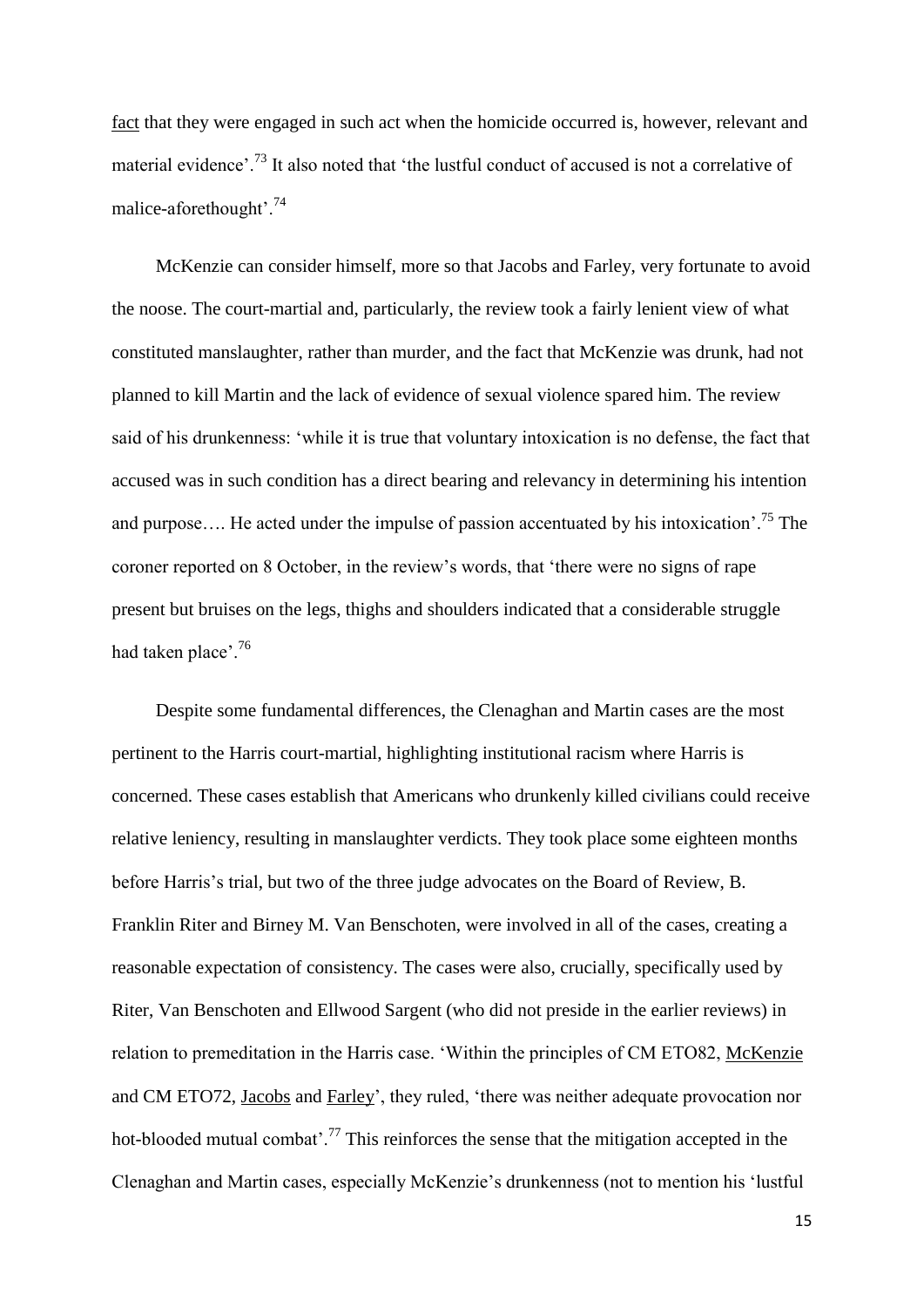conduct'), helped to determine premeditation (or lack of it) and what constituted provocation, is summarily dismissed in Harris's trial. Moreover, Farley and Jacobs, and McKenzie's arguably unprovoked violence lacked the element of self-defense; the ferocity of Harris's retaliation was emphasized, while allowances were made for white Americans. Harris, shorn of mitigating factors, was exposed to the harshest sanctions of American military law.

#### **'Notes on Relations with Colored Troops': Stereotyping Justice**

There was a perception both within the American military and among elements of the British public, as Sonya Rose notes, that 'unbridled sexuality and lack of self-control were racial traits'.<sup>78</sup> Paranoia about black male sexuality and interracial sex is important in understanding the Harris case. Even as late as 1944, interracial sex was seen as abnormal (interracial marriage was illegal in around US 30 states), while some British officials viewed it as sexual perversion.<sup>79</sup> Westminster privately discouraged fraternisation between African Americans and locals, particularly women and feared that 'brown babies' would be left behind, leading to some ill-advised and offensive missives from British officials.<sup>80</sup> Added to this were archaic views of female sexuality; as Rose notes, 'young women and girls who frolicked with soldiers, especially African American soldiers, were depicted in terms that defined them as selfish and irresponsible' and those who associated with black soldiers were seen as 'especially immoral or degraded'.<sup>81</sup>

The American military hierarchy subconsciously sought to protect white womanhood meaning that the importation of Jim Crow included keeping black men away from British women. Informally, white soldiers attacked black violators and shunned the white women they associated with. Officialdom operated slightly more subtly, though with much the same intentions, and also draconically: of the eighteen Americans executed in the United Kingdom, five of the six executed for rape, not a capital crime in British law, were black (the other was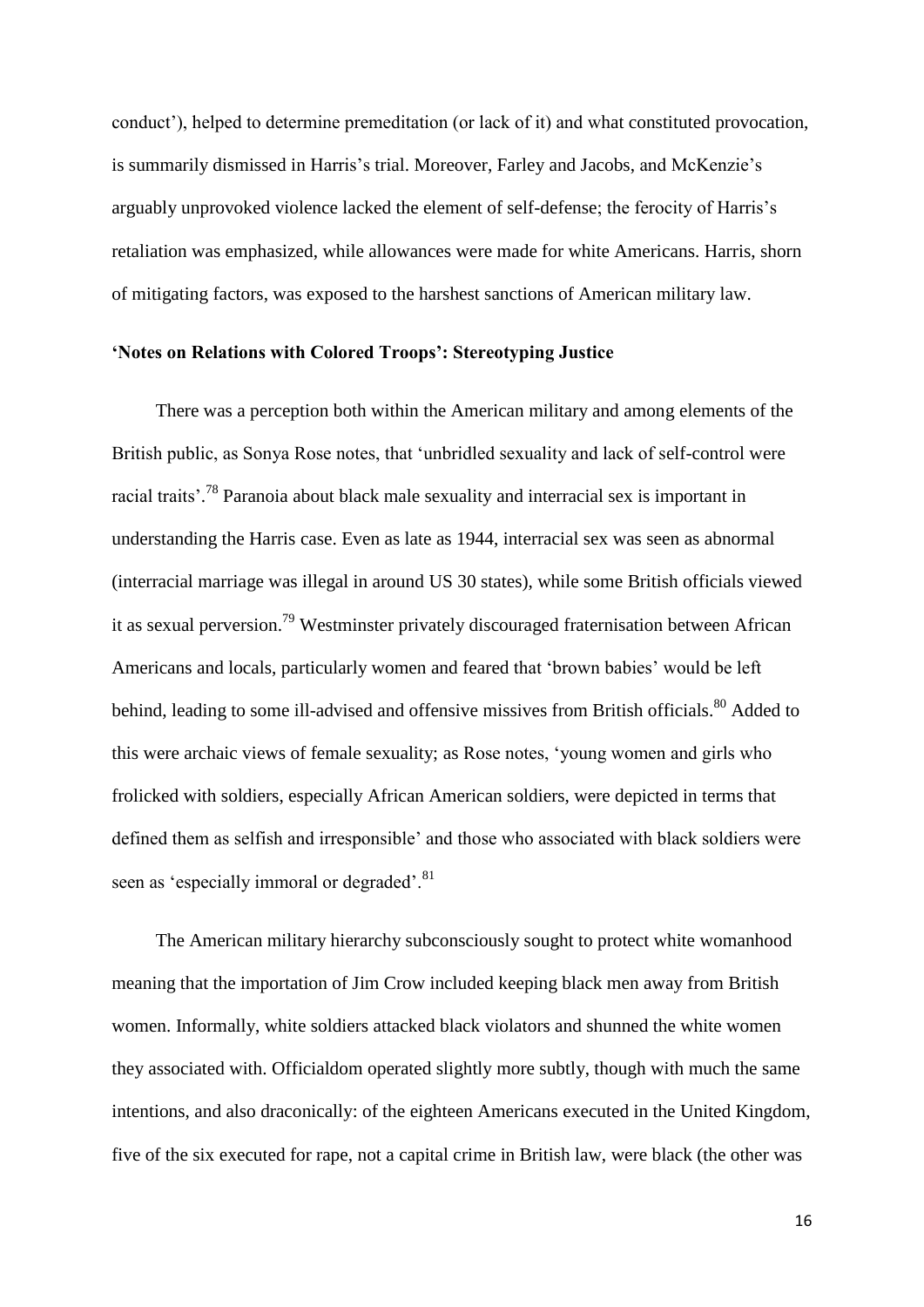Latino).<sup>82</sup> Four other Americans were executed for rape and murder: two were white, one was black and the other Latino; the remaining eight, including two African Americans, were executed for murder.<sup>83</sup> American servicemen had to have the permission of their commanding office to marry a British woman, a right rarely granted to African American soldiers; moreover, those who asked usually found themselves redeployed away from their white sweethearts.<sup>84</sup>

These attitudes were prevalent in the southern states, where the very suggestion that a African American man had had sex with a white woman could result in a lynching, a ritualistic and fatal deterrent; there were even those who believed that sex between a black man and a white woman was by definition non-consensual. In one African American unit stationed in the South, for example, the white officer put up a notice stating that any association with white women would be regarded as rape, and reminded his men that this carried the death penalty.<sup>85</sup> The legal system in the American south did not always kill transgressors, or those merely accused of violating the southern sexual caste system, but, as demonstrated by the Scottsboro case in 1931, anyone convicted of challenging southern mores (regardless of their actual guilt) potentially faced a 'judicial lynching.<sup>86</sup> Scottsboro was merely the most blatant illustration of the disproportionality of American justice where the defendants were white and the accused black: black on white crime was invariably more severely dealt with than white on black crime; and American justice, both civilian and military (uniformed African American soldiers were subject to both), functioned to maintain the racist status-quo. After his resignation as Civilian Aide to the War Department in January 1943 over the failure tackle racism in the military, Judge William H. Hastie, the first African American federal judge, privately complained that 'the Army's use of military and civilian Courts to keep Negroes in their place through the imposition of specially harsh and severe punishment upon men who have expressed resentment against Jim Crow practices, is a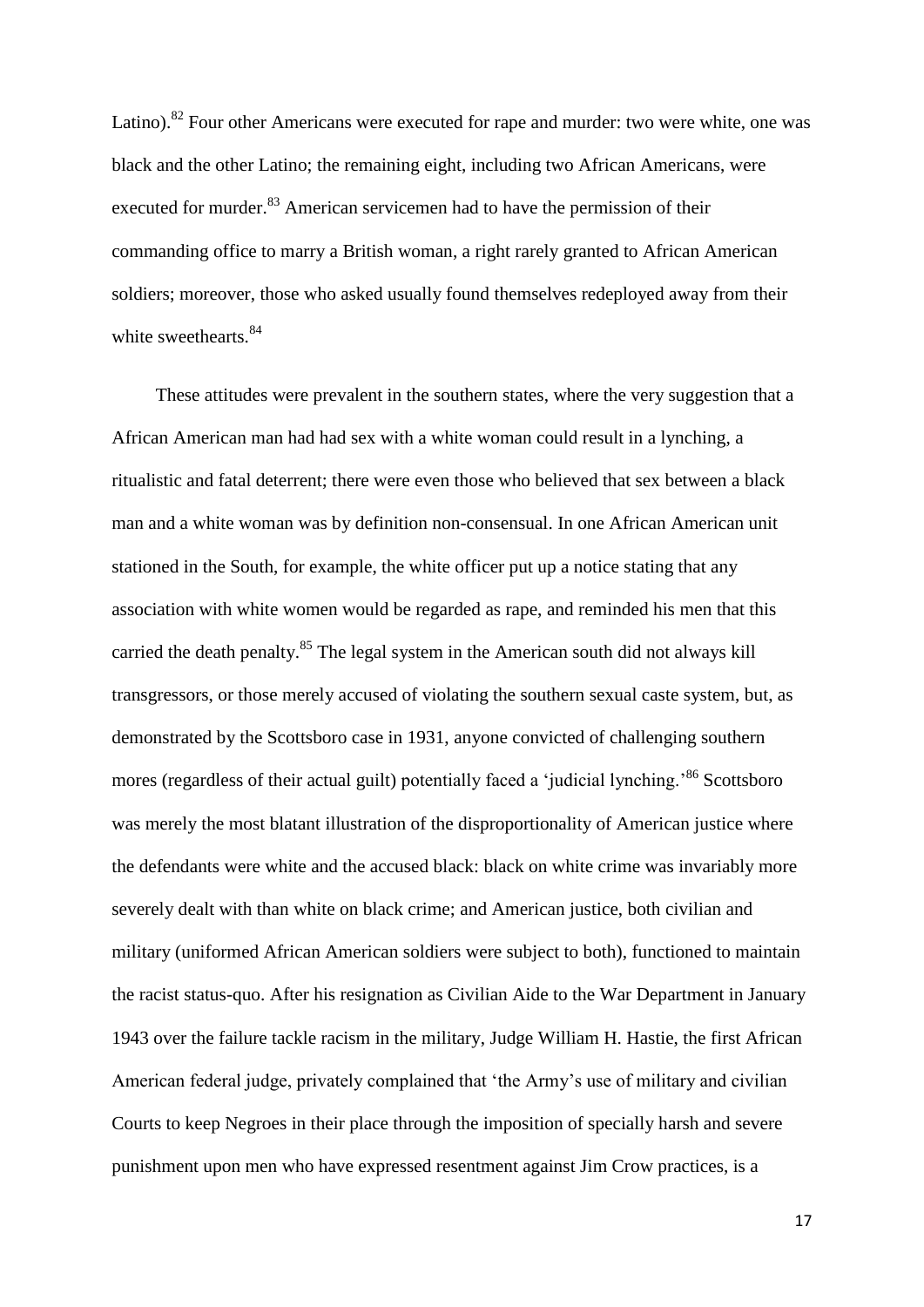recurring evil and the cause of much bitterness among Negro members of the armed forces and civilians alike<sup>, 87</sup>

On some occasions African Americans would either be exonerated, the Leroy Henry case, or have a death sentence commuted, the Sammie Mickles case, to take two examples; but even these actually reinforced American fears about the intersection of race and sex in military justice. In 1944, Henry was found guilty of rape and sentenced to death, until it emerged that he had been having an affair, or at least had an 'arrangement', with his married accuser. Residents of Bath sent a 33,000 signature petition to Eisenhower and, as a result, he refused to confirm the death sentence, cleared Henry, and ordered him back to his unit with a clean record.<sup>88</sup> Once again, racism and sex, supported by flimsy, if convenient, evidence, arguably determined the harshness of the punishment. Mickles, by contrast, stabbed a Polish seaman called Jan Ciapciak in Edinburgh in November 1942.<sup>89</sup> The two had an altercation, after which Mickles returned to Ciapciak and stabbed him to death. Mickles was initially sentenced to death in late December, the first imposed upon an American in the United Kingdom, this reduced it to life imprisonment by the Review Board which ruled that, despite returning after the initial incident to stab Ciapciak, Mickles had not shown premeditation.<sup>90</sup> The Review Board found other technical problems with Mickles' conviction, but, unlike Harris, he clearly was not acting in self-defense and Ciapciak posed no threat when stabbed and the killing was not in the heat of the moment.<sup>91</sup> The absence of any kind of sexual context in this incident, a mere brawl between servicemen of different nationalities, may have helped to spare Mickles.

### **'The Negro': The Harris Trial**

The opinion of the SJA before Harris's trial declared him guilty, noting that his statement 'was voluntarily made in full recognition of his rights'; that he had 'viciously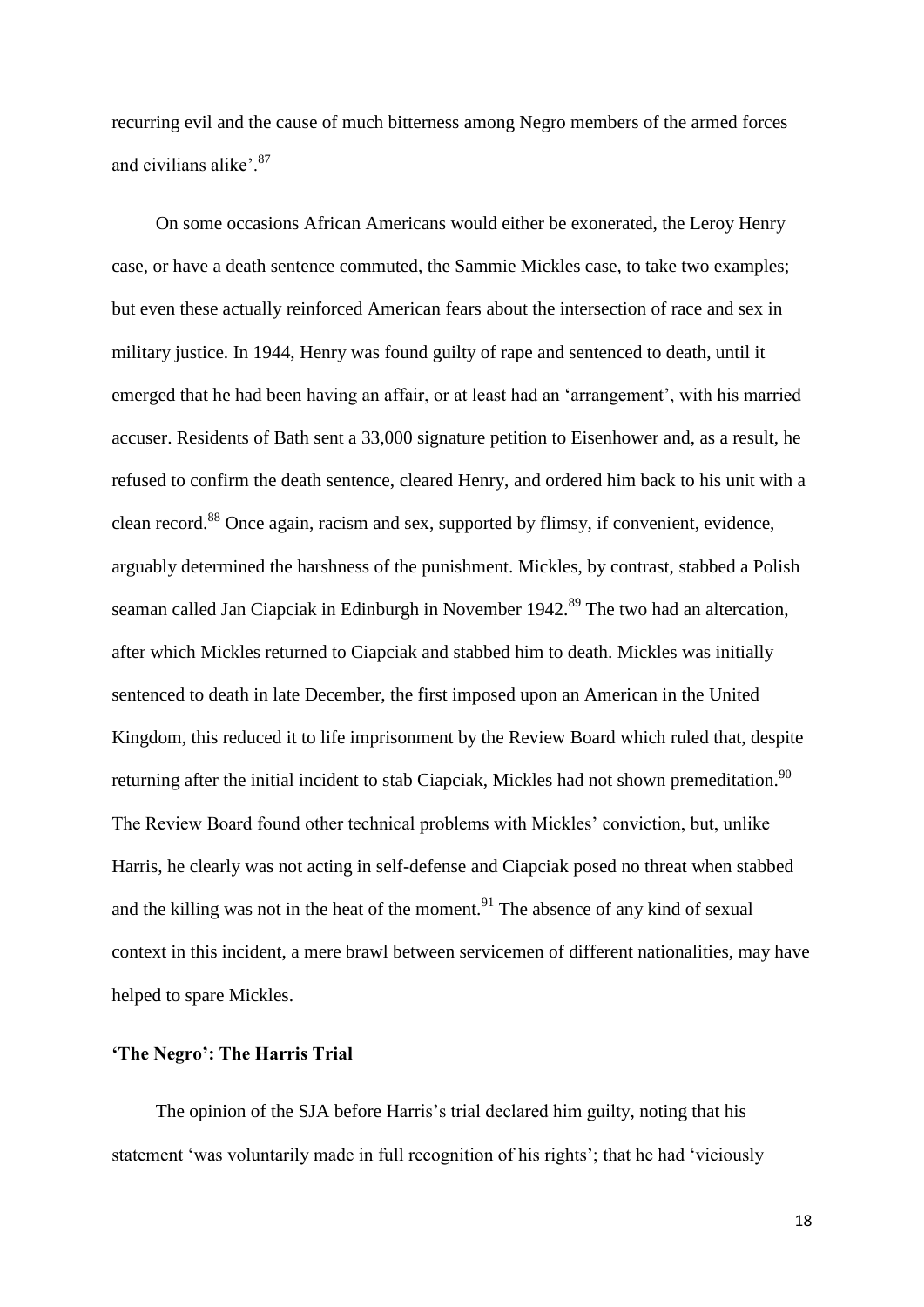stabbed' Coogan and crucially concluding that he was not drunk, thus eliminating possible mitigation.<sup>92</sup> This was despite Megaw stating that Harris was 'feeling the liquor', and one of his comrades confirming that he had been drinking since 5pm (the killing occurred after 10pm) and was 'pretty high'.<sup>93</sup> The SJA found sufficient evidence of 'prima facie case for murder because of the knife being in his hand prior to being struck, the excessive force used to meet the assailant, and the furious viciousness of the wounds inflicted upon the deceased, from which malice and premeditation may be inferred'.<sup>94</sup> This analysis was provided by Colonel Robert C. Bard, who would also conduct the SJA's review, which confirmed the conviction and sentence. The officer who advised the court-martial that Harris was guilty of murder, therefore, would also judge the appropriateness of its verdict and sentence, essentially predetermining the review and rendering it and the trial foregone conclusions, except in the unlikely event of Riter, Van Benschoten and Sargent, the judge advocates on the Board of Review, overturning the conviction.<sup>95</sup>

Harris's nationality intrigued the local press more than his race. <sup>96</sup> The American military were evidently much more mindful of Harris's skin color than locals: when locals were testifying, they tended to refer to Harris as 'the soldier' or 'the colored soldier,' whereas members of the court, including Harris's own defense counsel, 1st Lieutenant DeWitt D. Irwin, often called him 'the negro soldier' or simply as 'the negro.'<sup>97</sup> The open trial, at Victoria Barracks, was attended by hundreds of locals who arrived early to secure a seat, and was reported extensively by all of Belfast's newspapers.<sup>98</sup>

Before the court-martial, evidence was gathered by the US Army CID and the local police, questioning soldiers and civilians respectively, and these statements were almost identical to the trial testimony. A narrative was quickly established, including confirmation from Megaw, an example of a young woman who had become 'an amateur prostitute' during to the war, that all three were drunk, Coogan, in fact, was 'highly intoxicated' and had 'struck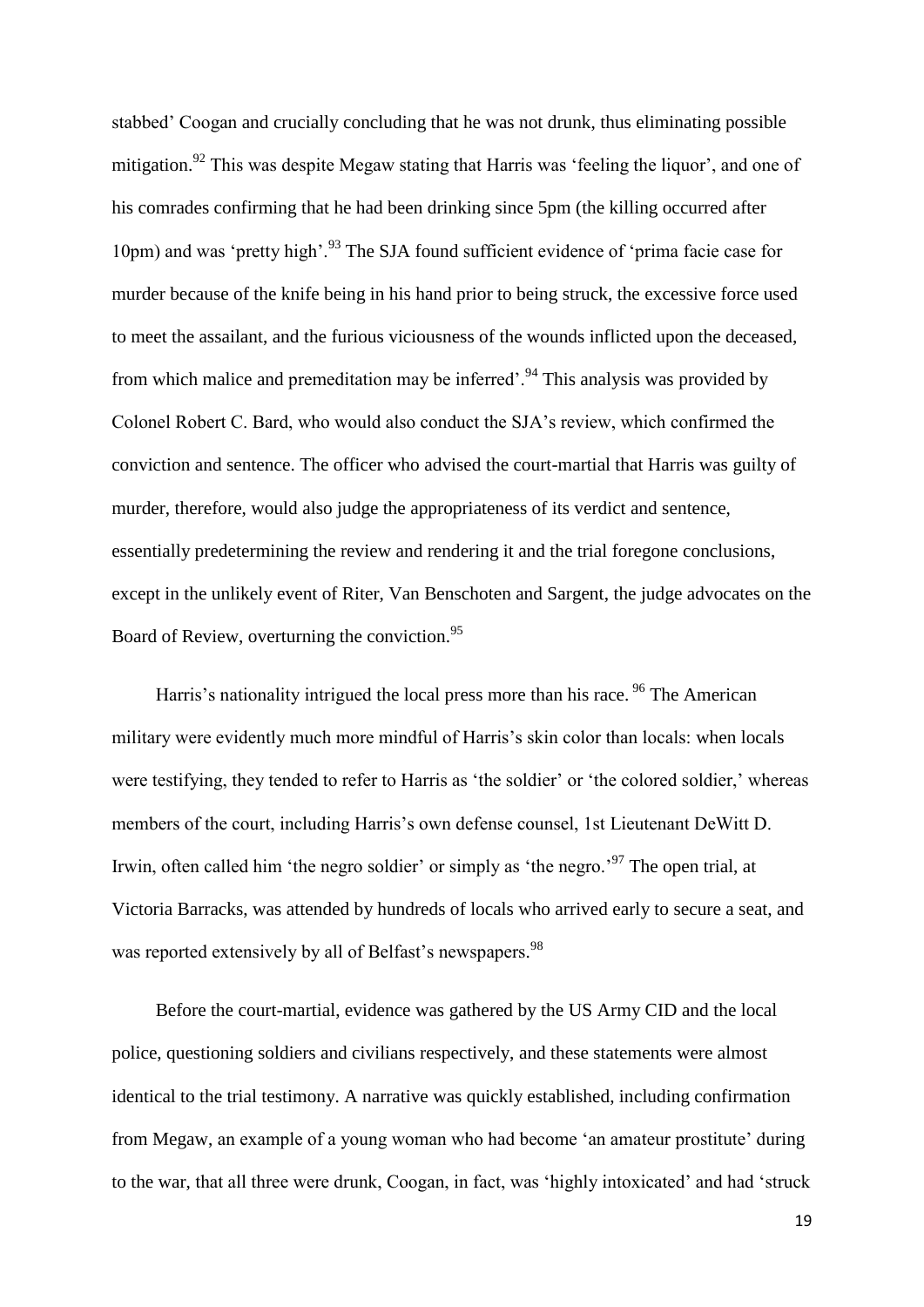out and hit the American chap'.<sup>99</sup> She had met Sergeant London before and had had sex with another African American soldier in an air-raid shelter a couple of weeks previously. She admitted refusing to return the money, conceding, not only that 'If I hadn't been drunk I would have handed it to him', but also that Coogan would have prevented this regardless.<sup>100</sup>

Like many defendants, Harris chose not to testify but did take the stand to explain the context of his statement.<sup>101</sup> He said that O'Connor told him that he 'was from the States. He came here to help me. He was my friend.' Harris claimed that O'Connor said that it would be easier for him if he gave a statement, but he was made no promises, offered no reduction in punishment and was not coerced.<sup>102</sup> Under prosecution (known as the Trial Judge Advocate) direct-examination, he admitted agreeing to make the statement, not realizing that it could be used against him.<sup>103</sup> The president of the court nevertheless declared that, 'the accused voluntarily made this statement,' which, according to US military law, did not constitute selfincrimination.<sup>104</sup>

Harris was condemned, firstly, by the presence of the knife (or something 'shiny'), which two witnesses, Annie Murdock and Kathleen McGinness, saw in his hand *before* Coogan punched him; the acceptance by the court that he posed an immediate threat to Megaw; and, particularly, the ferocity of his retaliation.<sup>105</sup> Harris claimed that his knife was closed and in his pocket when struck and that he acted in self-defense, unaware if his assailant, who was shorter but of heavier build, was armed.<sup>106</sup> The court-martial rejected his account, accepting instead the testimony of McGinness, who stated: 'He [Harris] had the torch in his right hand and what appeared to be a knife with one blade pointed towards her [Megaw's] back.<sup>'107</sup>

Irwin's Assistant Defense Counsel was 1<sup>st</sup> Lt. Frederick D. Morrison, of the 46<sup>th</sup> Field Artillery Battalion, not to be confused with the colored  $46<sup>th</sup>$  Field Artillery Brigade, meaning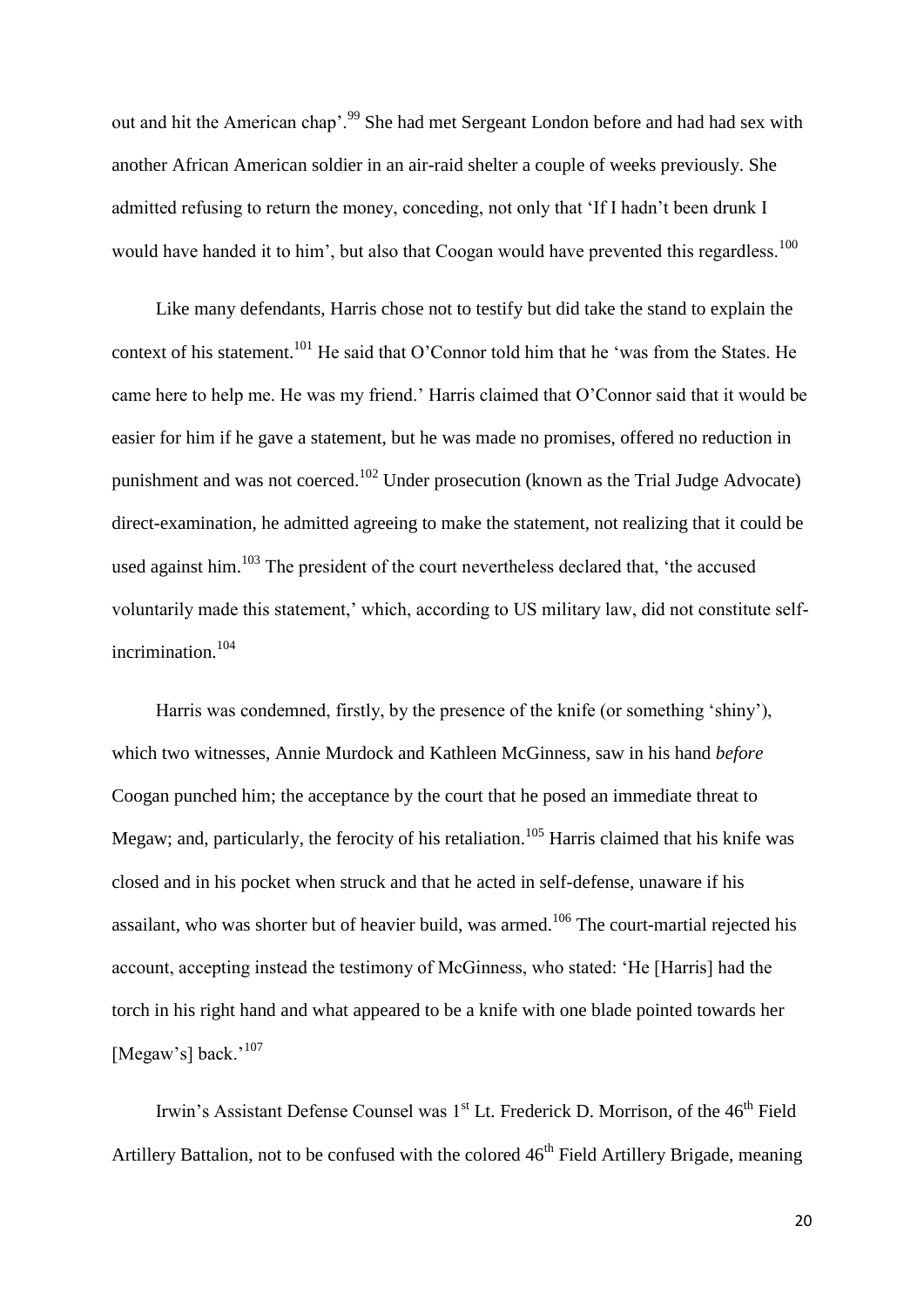that the requirement of having an African American officer present at the trial was not fulfilled.<sup>108</sup> The defense contended that Coogan and Megaw conspired to defraud Harris and had worked in this way before, despite this, Irwin did not think to ask Megaw about this under cross examination; it also demonstrated, and this was largely the extent of Irwin's case, that Harris had not threatened Megaw.<sup>109</sup> Irwin at least demanded the downgrading of the charge as there 'has been no showing of premeditation'.<sup>110</sup> The prosecution disagreed, successfully arguing that Harris was visibly in possession of a knife, even if struck first; moreover: 'sixteen wounds inflicted upon a man of smaller size would show that there was malice aforethought.<sup>'111</sup> The charge was not reduced. The prosecution emphasized that Harris was armed and retaliated violently when he could have easily fled; moreover, the prosecution said that he should have fled, speculating that he was motivated by sexual frustration and monetary loss, rather than fear: 'As for provocation, the prosecution knows of no basis for considering that one who has invested one pound in an attempt to secure sexual pleasure is justified in taking another's life in order to obtain back that one pound which he feels he has not received proper satisfaction for'.<sup>112</sup> Harris was unanimously found guilty and sentenced 'To be hanged by the neck until dead.'<sup>113</sup>

That Harris killed Coogan is beyond doubt. His statement incriminated him, and, besides, witnesses saw him with blood on his hands and clothes at the American Red Cross Club, even if only one person at the crime-scene, James Tynan, could positively identify him at the trial (although he could not in his initial statement).<sup>114</sup> Even Megaw conceded in her original statement: 'I would not be able to recognize this American soldier again.'<sup>115</sup> Unlike the killers of Clenaghan and Martin, he could make a case for self-defense. He had been hit first; yet, the court-martial insisted that his retaliation constituted malice aforethought. Compared to some Americans executed during the war, Harris was given a fair trial. Equally, the court defined manslaughter and premeditation narrowly. Harris's violence was the vital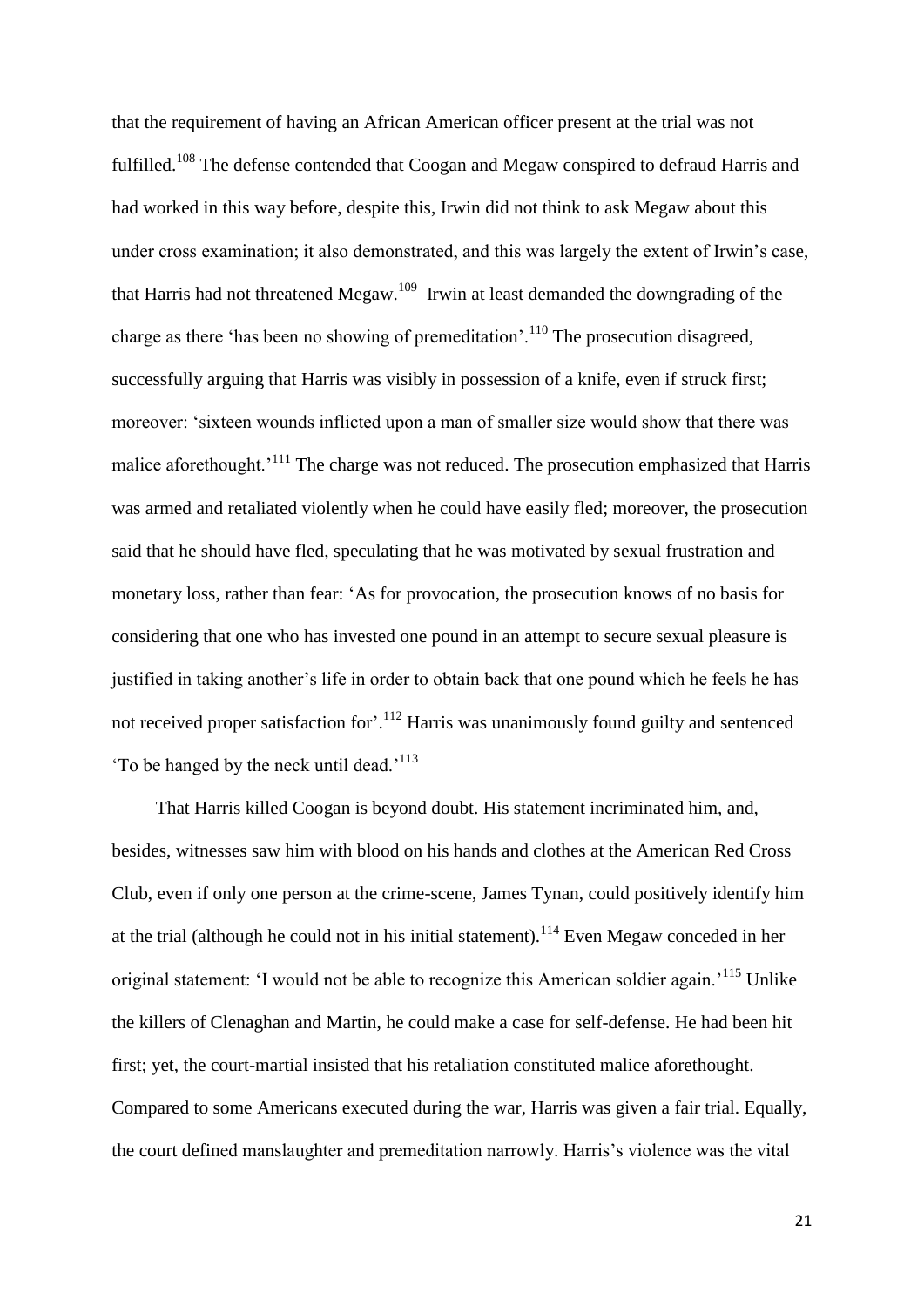factor; but the American military knew that letting him off this brutal killing could have a serious impact on relations between its troops and locals, indeed, it said as much in letters to the local police and Coogan's family after the execution.<sup>116</sup> Nevertheless, it is difficult to escape the view that clemency was not considered due to racism. Harris's crime does not appear radically different from those committed by Farley and Jacobs, and McKenzie.

The gap between perceptions of justice in Northern Irish and American eyes was demonstrated by Coogan's inquest and Stormont's response to Harris's death sentence. The inquest took place less than a week after the court-martial though before the verdict was announced, and was at odds with the American military's conclusions. It declared that Harris had acted without malice aforethought or premeditation. Moreover, Dr Love, the Coroner, specifically told the jurors to ignore the racial aspect of the case. Love, the *Irish News* reported, 'said that some of the jurors might be carried away by the fact that a white man had been stabbed by a coloured man, but this fact should be swept away from their minds. The whole thing was done in a moment of passion, and his impression was that Harris had no premeditation or any malice in his mind.'<sup>117</sup> Love continued: 'Coogan's conduct was a disgrace to all right thinking men'; the jury found no premeditation.<sup>118</sup> A coroner's jury in Northern Ireland would not be instinctively sympathetic to Coogan. In a conservative and religious society, many would have shared the coroner's view of Coogan as a 'moral degenerate'.

Stormont, stripped of jurisdiction by the VFA, was effectively a spectator, allowing the Americans to do with Harris as they chose. When the sentence was announced, officials privately conceded that they would have 'exercised the prerogative' and spared Harris.<sup>119</sup> Many churches, unions and private citizens contacted Prime Minister Sir Basil Brooke to urge clemency, but he was helpless to act.<sup>120</sup> He wrote in his diary that 'strong representations have been made to have the US coloured man reprieved, but, of course, as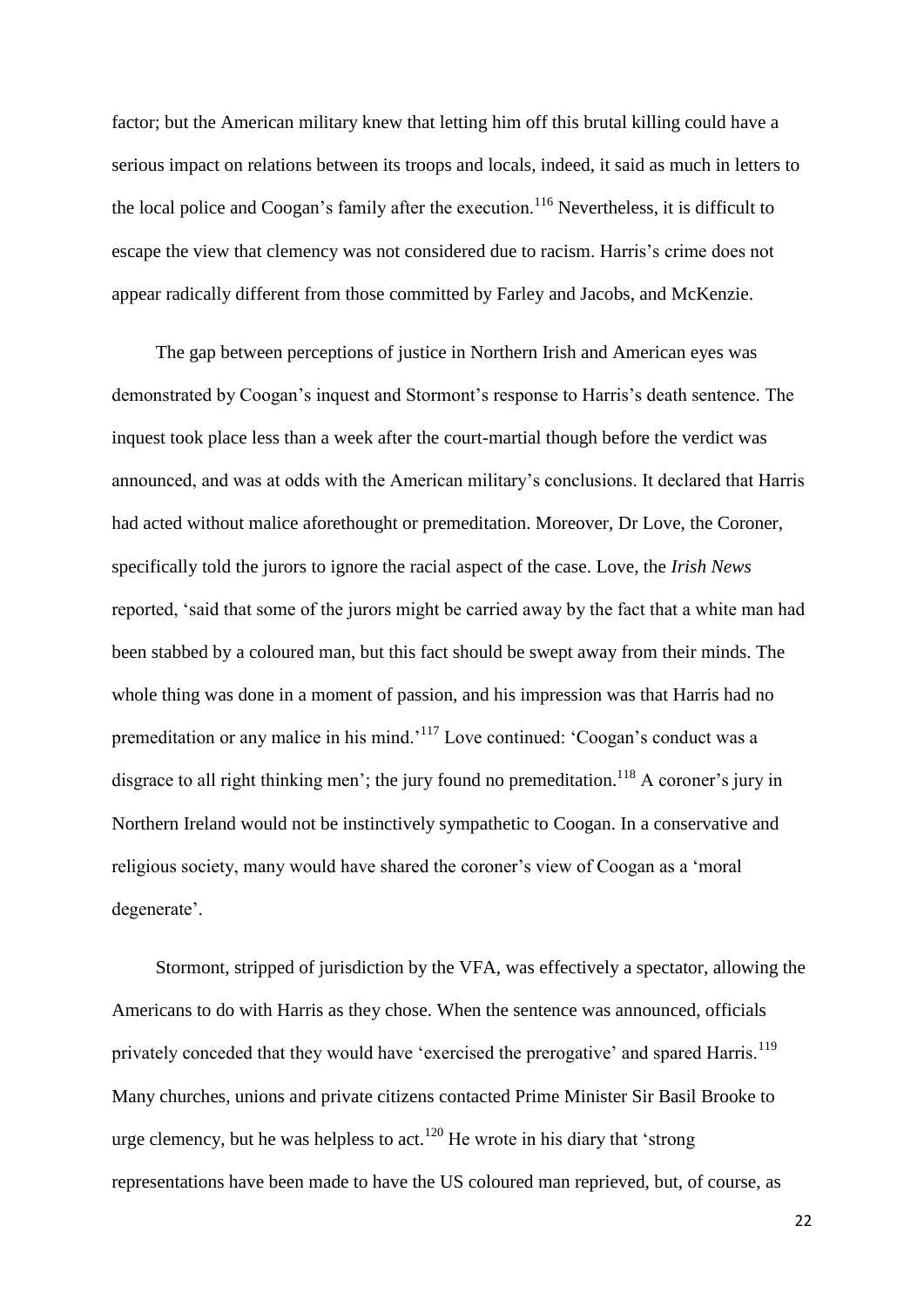this is American business we can only make representations.'<sup>121</sup> The Duke of Abercorn, the monarch's official representative in Northern Ireland, with Brooke's blessing, wrote in confidence to the American commander, General John C.H. Lee, urging clemency, although this was brusquely rebuffed.<sup>122</sup> As noted, Stormont believed in capital punishment in principle, nonetheless it clearly had reservations about Harris's sentence; however, the case revealed its impotence, and illustrates the functioning reality of imported context.

The American military, then, refused to entertain mercy. The review of the SJA written, as noted, by Colonel Robert C. Bard, unsurprisingly endorsed the verdict, but also simultaneously condemned Coogan and repositioned him as almost chivalrous and heroic in his defense of Megaw. Indeed, the SJA review reads further into the evidence than the trial, stressing the sexual element, for example, more so than the prosecution: 'the accused had been sexually stimulated and then by circumstances deprived of satisfaction.<sup>123</sup> Bard concluded that Harris 'willingly made a statement amounting to a confession.<sup>'124</sup> He rejected Harris's claim that he was unarmed until struck, accepting testimony claiming the knife 'was held close to the woman's back.<sup>'125</sup> Bard re-argued his pre-trial opinion that Harris tried to force Megaw back into the air-raid shelter noting that a 'disinterested witness' had seen the knife, even if Megaw had not; Coogan, also seeing it, 'went to her rescue.' Nowhere else was it suggested that Harris was attempting to coerce Megaw back to the shelter, therefore, Bard's assumptions were unsupported by the evidence. Coogan, according to Bard, genuinely believed that Harris was going to stab Megaw and was, therefore, 'fully justified in going to her defense.<sup>'126</sup> Coogan's use of force was 'reasonable' while Harris's was 'excessive', clear evidence of malice aforethought. Bard conceded that no witness, including Megaw, could identify Harris; but his statement remained voluntary and admissible. Bard also acknowledged the local coroner's conclusions, nevertheless, 'I cannot agree with the verdict and do not feel impelled to change my opinion.<sup>'127</sup> Yet Bard did accept that Harris 'does not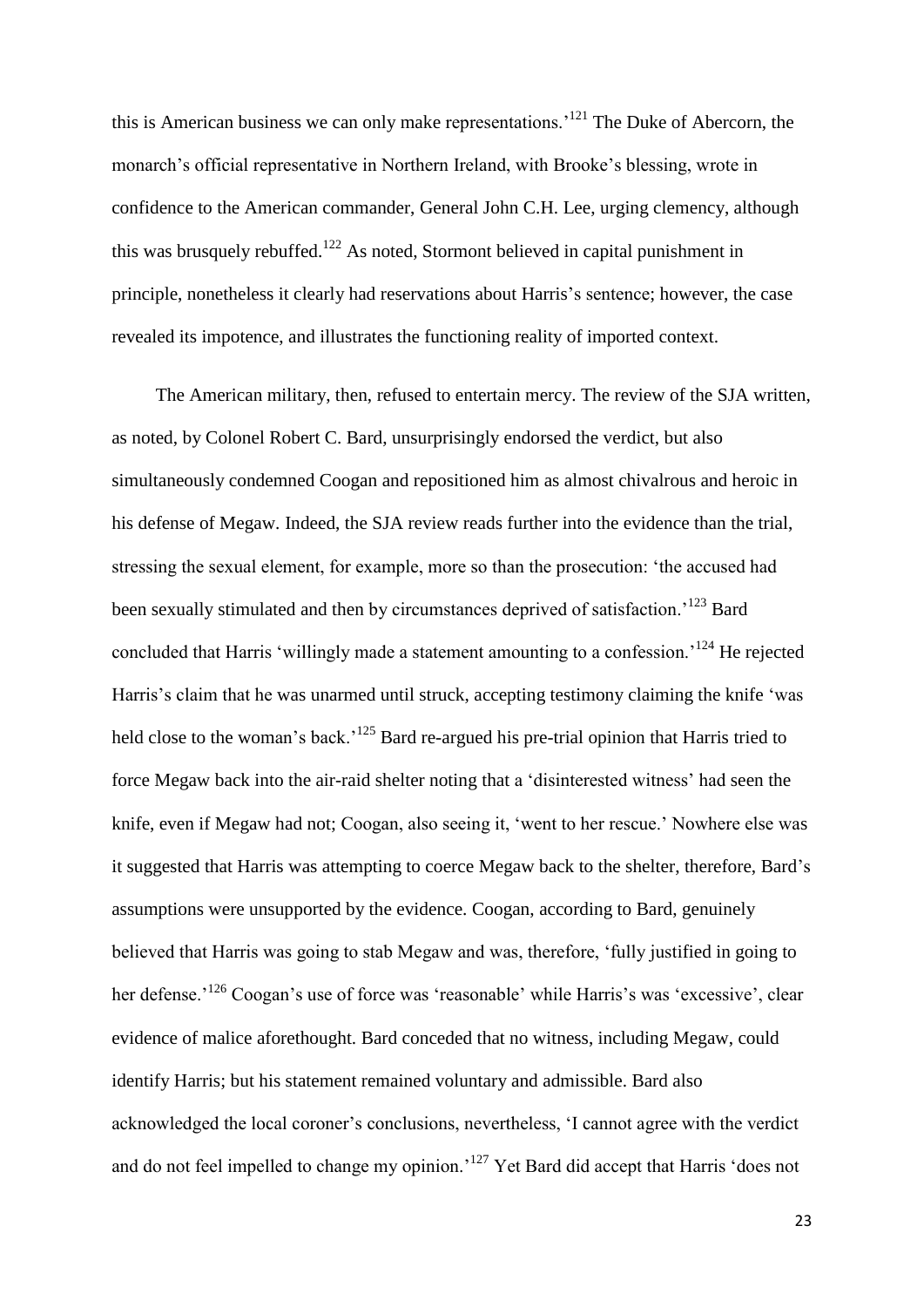realize the seriousness of his present offense. He is dull in appearance, but seems mentally alert<sup>,128</sup>

The Assistant Judge Advocate, Captain H.R. Stadfield, completely concurred with Bard's findings. Lilly and Thomson argue that reviews by junior officers were 'no more than pro-forma check-sheets by officers who dare not contradict their superior', and Stadfield conforms to this.<sup>129</sup> He agreed that Harris tried to force Megaw back into the shelter, absent from any other testimony, and that Coogan genuinely feared for her safety, even while accepting that no-one heard Harris threaten Megaw or 'make any threatening gesture' before Coogan punched him. The evidence, regardless, 'establishes beyond reasonable doubt,' malice aforethought and premeditation.<sup>130</sup> Stadfield, therefore, assumed that Harris did, in fact, pose a physical threat to Megaw meaning Coogan's actions were justified, whereas Harris's retaliation was not. Harris was motivated by sexual frustration and financial loss rather than fear and self-defense: 'The circumstances in respect of his sexual desire being thwarted, the loss of his money and the subsequent intervention and attack by deceased are not sufficient to constitute such provocation as would in law reduce the crime of a coldblooded, deliberate murder to the lesser degree of manslaughter.<sup>131</sup> Stadfield accepted that only Harris's statement linked him to the crime as no-one could identify him, but this was admissible.<sup>132</sup> Moreover, 'the evidence is clear and convincing,' the trial was fair and there was 'no recommendation for clemency.'<sup>133</sup>

Bard and Stadfield's conclusions were endorsed by the BOTJAG Board of Review on 15 May. Riter, Van Benschoten and Sargent stated, for example, that 'the deceased thwarted accused in the gratification of his lustful desire'.<sup>134</sup> The implication was again that Coogan was actually, or thought he was, defending Megaw. They accepted that he was armed before struck, making him the aggressor, 'although the deceased struck the first blow', and judged that he was not 'seized with uncontrollable passion or fear.'<sup>135</sup> They further argued that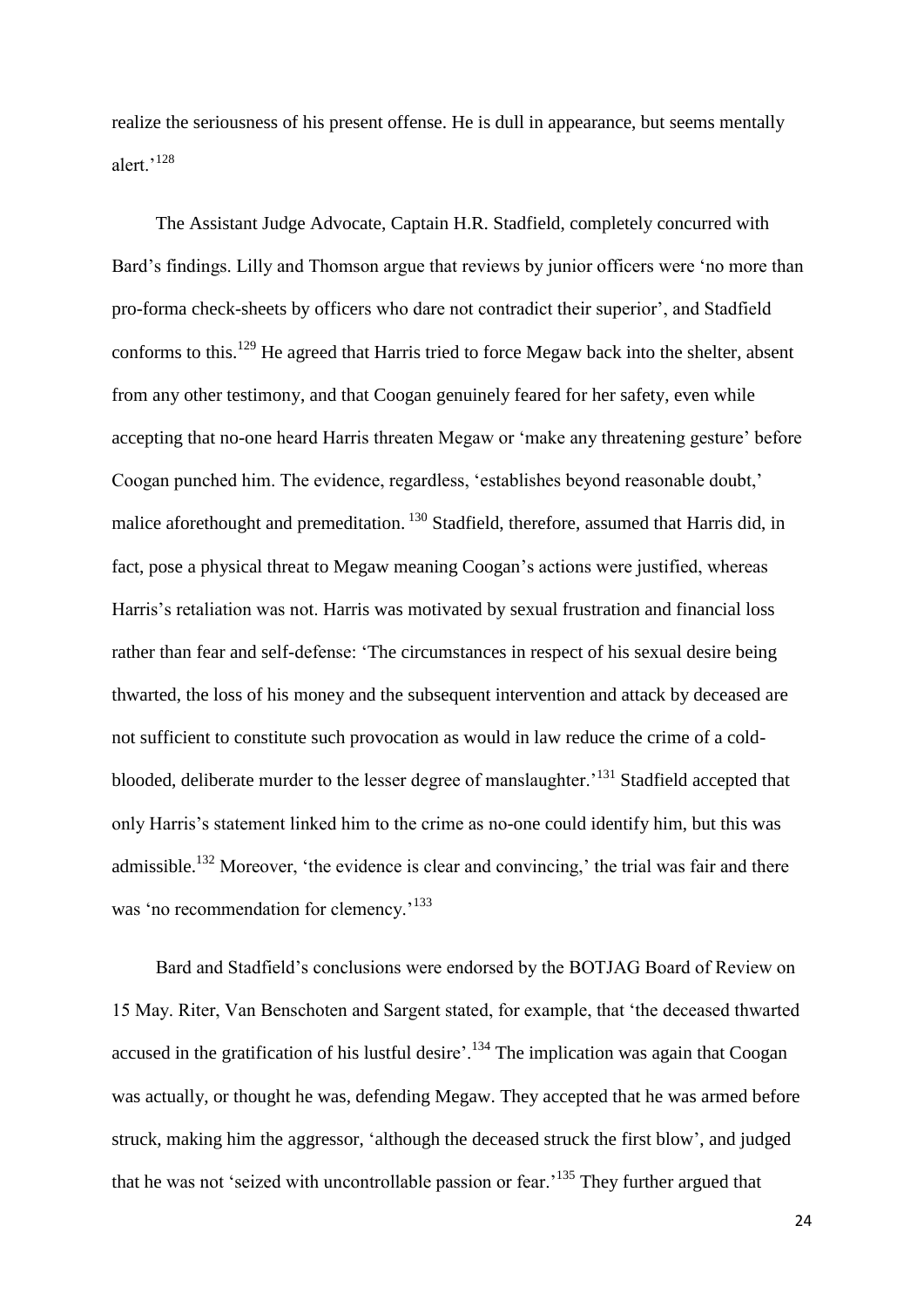Harris was not sufficiently intoxicated to excuse his actions; neither did the fact that Coogan was 'a moral degenerate'.<sup>136</sup> Harris, they concluded, had been given a fair trial and the sentence should be carried out.<sup>137</sup>

# **Conclusion: Three Tragedies**

The case is instructive in understanding the institutional mind-set of the American military when it came to racism, sex and crime. Military law is, of course, as much about maintaining discipline as it is about justice, and the punishment of violators serves the broader purpose of setting an example to others. In the context of a segregated military, and its consequent racial friction, harsh and racialized treatment of those like Harris has a brutal, self-serving logic. As Lilly and Thomson note, 'resistance to Jim Crow meant severe sanctions.... The result was almost a paranoid and compulsive enforcement of military discipline on African American soldiers found guilty of sex-related crimes'.<sup>138</sup> Harris could have been charged with manslaughter; had he been white, or not been seeking sex with a white woman, he may well have served a long jail sentence. Had he been tried in a local court, he would almost certainly have been spared.

The patterns of discrimination against, and excessive penalisation of, African Americans in civilian justice in the United States were echoed, exaggerated, and ultimately had the same intentions, in the military. The statistics speak for themselves, and the Harris case is a good example of the ways in which the insidiousness of American racism operated. Harris was guilty of a terrible crime, of that there is no question, one in which the application of the death penalty could be rationalized regardless of his race; nevertheless, racism was used by the military to ensure and then justify his execution, while the case is infected, both blatantly and by implication, by racism and the need to protect the status-quo. Harris also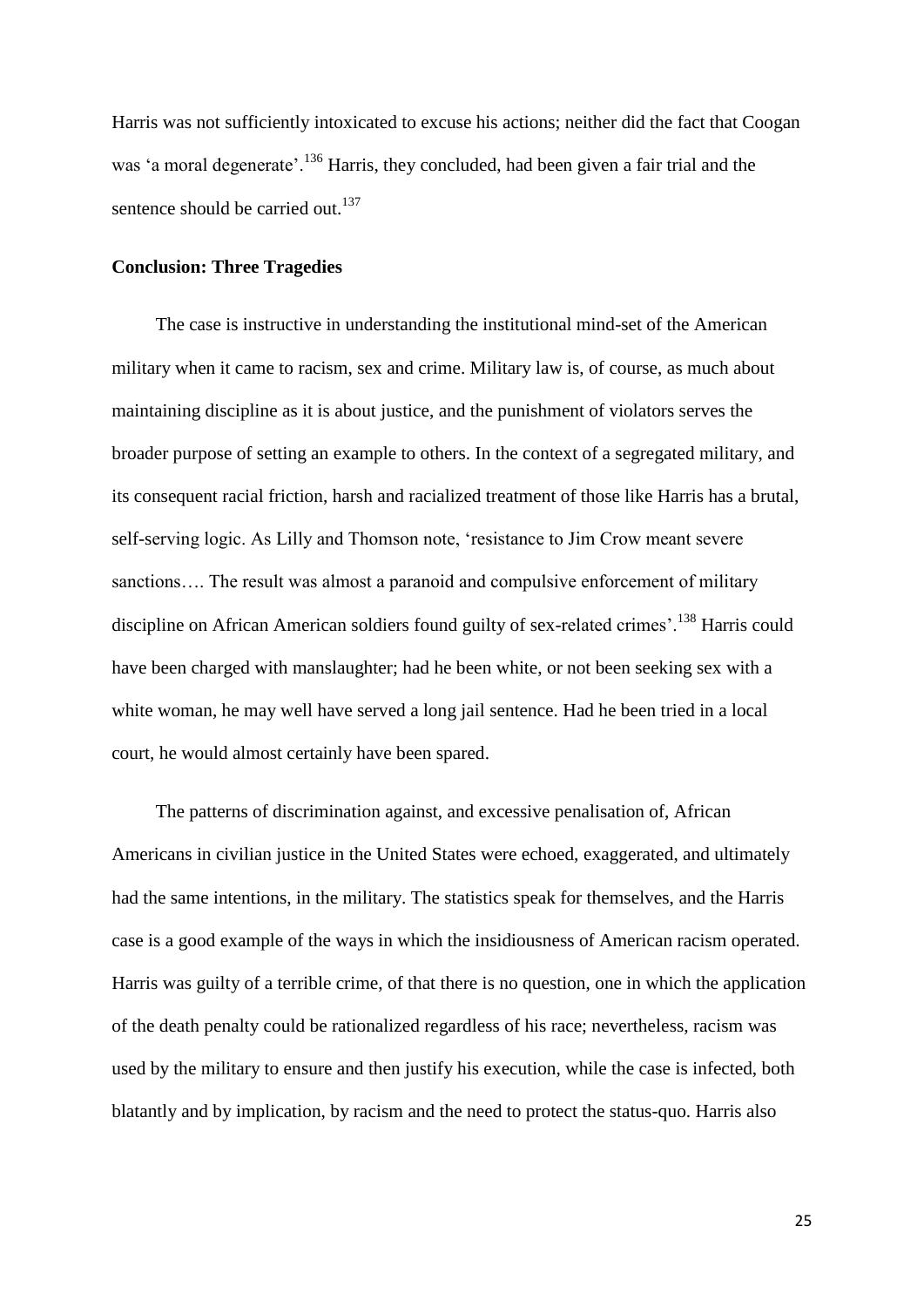exposes more systemic problems with American military justice, including the passive defense he was offered, the lack of an appeal and a preoccupation with sex offences.<sup>139</sup>

For Harris, each layer of military bureaucracy, ostensibly designed to ensure due process and fairness, actually reinforced the findings of the previous one, establishing Harris's obvious guilt and then justifying the death penalty. Bard's advice on behalf of the SJA was then confirmed by the SJA's review, written by Bard and Stadfield, and then endorsed by senior officers at BOTJAG and eventually signed off by Eisenhower. The lack of any deviation does point to consistency in judgement and proves, from the military's point of view, the fairness of the trial and the appropriateness of the sentence, and that the checks and balances built into the system were effective; yet, it also strongly implies, in line with Lilly and Thomson's model, that Harris's fate was pre-determined.

Three tragedies are at the heart of this case, the needless death of Coogan in a drunken squabble over a few coins, the execution of Harris for the brutality of his retaliation to Coogan's punch and Megaw, a young woman who would live with the consequences of her role in the whole sorry episode. An innocuous evening in a non-descript Belfast bar would end two lives and ruin another. In the context of the Second World War, this barely merits a footnote, yet in its own way, it shows the disconnection between the values America fought for and how it treated its own servicemen, exposing how racism permeated the military's judicial processes, as the maintenance of the racial status-quo, particularly regarding interracial sex, could, if not condemn a man to death, be a convenient pretext to justify the ultimate sanction available to the military.

**.** 

<sup>&</sup>lt;sup>1</sup> Many of those 'dishonorable dead' executed in the United Kingdom were initially buried in unconsecrated ground at Brookwood cemetery in London, but moved to Oise-Aisne, a First World War cemetery, in 1948 and 1949. Lilly, 'Dirty Details', 510. Plot E does not officially exist and is not on the American Battle Monuments Commission (ABMC) website[. https://www.warhistoryonline.com/war-articles/oise](https://www.warhistoryonline.com/war-articles/oise-aisne-american-cemetery-plot-e-where-the-dishonorable-dead-from-wwii-are-buried.html)[aisne-american-cemetery-plot-e-where-the-dishonorable-dead-from-wwii-are-buried.html.](https://www.warhistoryonline.com/war-articles/oise-aisne-american-cemetery-plot-e-where-the-dishonorable-dead-from-wwii-are-buried.html) Accessed 21 June 2015; quotation from Alice Kaplan, *The Interpreter* (Chicago, IL, and London, 2005), 174. For a description of Plot E, see Kaplan, 173.

 $2$ <sup>2</sup> The NAACP found that in Europe 42.3% of those convicted of sex crimes, 35% for crimes of violence, 74.1% of those sentenced to death, and 33.3% sentenced to life, were African American; only 2.9% sentence dismissals and 11.7% suspended sentences were for African Americans. Memorandum from Franklin H. Williams, to Mr White et al, 14 May 1946. NAACP Papers, Series 9, Reel 24, frame 1170. In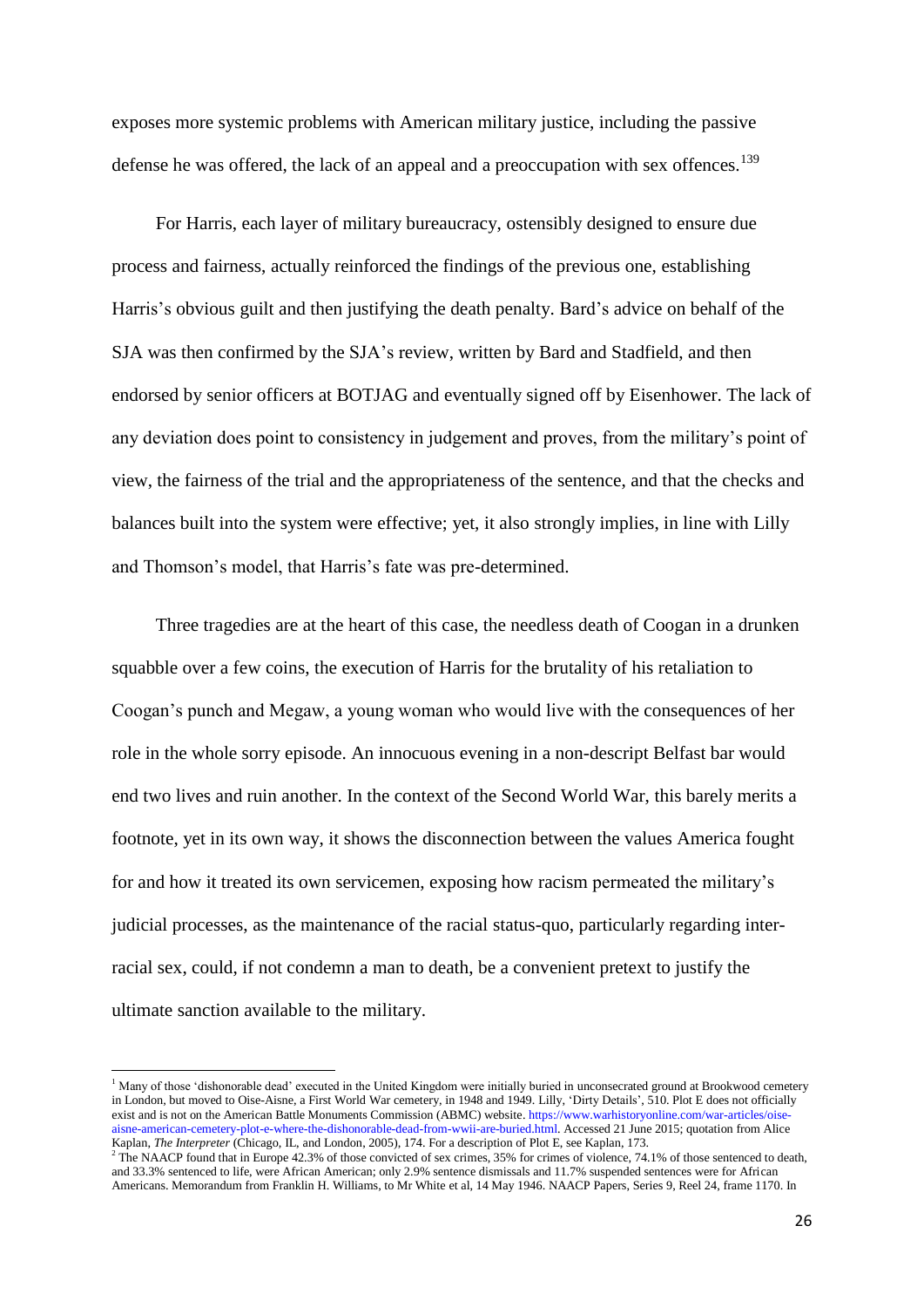the Pacific conditions were even worse. See, for example, Walter A. Luzski, *A Rape of Justice: MacArthur and the New Guinea Hangings*, (Lanham, MD, 1991).

<sup>3</sup> There were 121 Americans convicted of rape in the UK during the war; 41 were African American. David Reynolds, *Rich Relations: The American Occupation of Britain, 1942-1945* (London: Phoenix Press, 2000), 232.

4 For the 'rape myth', see, for example, Diane Miller Sommerville, 'The Rape Myth in the Old South Reconsidered', *The Journal of Southern History*, Vol. 61, No. 3 (Aug., 1995): 481-518; Angela Y. Davis, *Women, Race and Class* (New York: Vintage Books, 1983), 172- 202.

<sup>5</sup> Most British government officials were reluctant to articulate their sexual racism, however, in October 1942, Home Secretary Herbert Morrison reported that 'Some British women appear to find a peculiar fascination in associating with men of colour and… the morale of British troops is likely to be upset by rumours of their wives and daughters being debauched by American coloured troops'. He stressed, however, that the British people would not accept American segregation. Norman Longmate, *The GIs: the Americans in Britain*, *1942–5* (London, 1975), 54. Earlier, unofficial, unpublished advice from the British military, entitled 'Notes on Relations with Coloured Troops', stated: 'white women should not associate with coloured men'. This notorious memorandum was written by Major-General Arthur Dowler in August 1942. Cited in ibid., 121-122. Reynolds estimates that only 8,000 black people lived in the United Kingdom in 1939. Reynolds, 24. Gough puts the figure at between 10,000 and 15,000. Allison J. Gough, 'Messing Up Another Country's Customs: The Exportation of American Racism During World War II,' *World History Connected* (October 2007).

<http://www.historycooperative.org/journals/whc/5.1/gough.html> (accessed 11 January 2011).<br><sup>6</sup> J. Robert Lilly and J. Michael Thomson, 'Executing US Soldiers in England, World War II,' *British Journal of Criminology*, vol. (Spring 1997): 283. Both black and white GIs commented on the former's sexual freedom in letters.

<sup>7</sup> Of the remainder, three were Latino and five were white. Lilly, 'Dirty Details', 497. Post-war the American military concluded that 'Negroes' were innately criminal. As Kaplan comments, 'Nowhere… is there even the shadow of suspicion that segregation itself might have played a role in creating a racial disparity in sentencing. No one, as yet, was willing to venture the obvious: it was patently absurd that 8.5 percent of the armed forces could be responsible for committing 79 percent of all capital crimes'. Kaplan, 156.

<sup>8</sup> For women in Northern Ireland during the war, see Leanne McCormick, "One Yank and They're Off": Interaction between U.S. Troops and Northern Irish Women, 1942-1945,' *Journal of the History of Sexuality*, Volume 15, Number 2 (May 2006): 228-257. <sup>9</sup> [https://en.wikipedia.org/wiki/Oise-Aisne\\_American\\_Cemetery\\_Plot\\_E](https://en.wikipedia.org/wiki/Oise-Aisne_American_Cemetery_Plot_E) accessed 21 June 2015.

<sup>10</sup> *Court-Martial Record of Trial of Private Wiley Harris, Jr., 6924547*, 626th Ordinance Ammunition Co., ETO2007 (henceforth *CMR* 

*Harris*). The time of London and Megaw going to the shelter is from the Staff Judge Advocate review. Review of the Staff Judge Advocate (henceforth Review-SJA), by Colonel C. Robert Bard, JADG, Staff Judge Advocate (SJA), 23 March 1944, 2. *CMR Harris*.

<sup>11</sup> Summary of Evidence, INCL 5, Statement, Kathleen McGinness, March 9, 1944. *CMR Harris*.

<sup>12</sup> Criminal Investigation Division, Services of Supply [SOS], United States Army, European Theater of Operations (henceforth 'CID'), Exhibit "O", Statement of Pvt. Wiley Harris, 7 March 1944, Statement taken by Sgt O'Connor. *CMR Harris*

<sup>13</sup> Summary of Evidence, INCL 3, Statement, Mrs. Annie Murdoch, March 9, 1944. *CMR Harris*. Annie Murdoch was the only eyewitness who reported Coogan saying 'nigger.'

<sup>14</sup> The only discrepancies in these statements, including those of Harris and Megaw, are over whether Harris was armed when struck.

<sup>15</sup> O'Connor denied saying he was Harris's 'friend'. Review-SJA, by Colonel C. Robert Bard, JADG, SJA, 23 March 1944, 2. *CMR Harris*. <sup>16</sup> American military executions were carried out by British executioner Albert Pierrepoint. Albert Pierrepoint, *Executioner, Pierrepoint* (London: Harrap, 1974), 140, cited in Lilly and Thomson, 'Executing US Soldiers', 266(n).

<sup>17</sup> Black soldiers routinely carried weapons for self-defense. Stormont officials, for example, commented on white officers searching their African American men before letting them leave camp. General G.S. Brunskill to Sir Robert Gransden (Cabinet Secretary), 20 December, 1943. CAB9CD/225/19. Public Record Office of Northern Ireland (PRONI).

<sup>18</sup> The most comprehensive study of African American troops in the United Kingdom remains Graham Smith's *When Jim Crow Met John Bull: Black American Soldiers in World War II Britain* (London: Taurus, 1987). In more recent years, a growing body of work on race and racism in the United Kingdom has emerged, including Gavin Schaffer, ('Fighting Racism: Black Soldiers and Workers in Britain during the Second World War,' *Immigrants and Minorities*, 28:2-3 2010), which offer a nuanced assessment of the treatment of African Americans by the British people and their own authorities. There are several general histories of African American servicemen during the war, for example, Christopher Paul Moore, *Fighting for America: Black Soldiers- The Unsung Heroes of World War II*, (New York: One World; Random House, 2005)*,* and a number of memoirs, including Ivan J. Houston's *Black Warriors: The Buffalo Soldiers of World War II* (Bloomington, IN, 2009) which deals with the homefront in the US and the battlefront in Italy (see also Hondon B. Hargrove, *Buffalo Soldiers in Italy: Black Americans in World War II* (Jefferson, NC, 2003) for the Italian campaign). Good oral histories include Phillip McGuire's classic *Taps for a Jim Crow Army: Letters from Black Soldiers in World War II* (Lexington, KY, 1993).

<sup>19</sup> Lilly and Thomson, 'Executing US Soldiers', 262-263. 'The death penalty', concludes Banner, 'is a form of social control'. Stuart Banner, *The Death Penalty: An American History* (Boston, MA, 2002), 320, cited in Kaplan, 85.

<sup>20</sup> Lilly and Thomson, 'Executing US Soldiers', 264.

<sup>21</sup> Gough, 'Messing'.

1

 $22$  For British responses to Jim Crow, see Reynolds, 216-237.

<sup>23</sup> Lilly and Thomson, 'Executing US Soldiers', 265. The *Wisconsin Law Review* noted in 1946: 'The system is so flexible that it is almost entirely up to the commander to determine not only who shall be tried, for what offense and by what court but also what the result shall be in each case'. Cited in Robert Sherrill, *Military Justice is to Justice what Military Music is to Music* (New York: Harper and Row, 1970), 73. The Vanderbilt committee, appointed by the American Bar Association at the 'reluctant request of the War Department' in 1946, was highly critical of military justice and was a major factor in the creation of Uniform Code of Military Justice (UCMJ) of 1951. Sherrill, 73. See also Luther C. West, *They Call It Justice: Command Influence and the Court-Martial System* (New York: The Viking Press, 1977), 43-44. <sup>24</sup> Elizabeth Lutes Hillman, *Defending America: Military Culture and the Cold War Court-Martial* (Princeton, NJ, 2005), 82.

<sup>25</sup> J. Robert Lilly, *Taken By Force: Rape and American GIs in Europe During World War II* (Basingstoke, 2007), 168. See also: Ronald W. Perry, *Racial Discrimination and Military Justice* (New York, London: Praeger Publishers, 1977), 6.

<sup>26</sup> Elizabeth Lutes Hillman, 'The "Good Soldier" Defense: Character Evidence and Military Rank at Courts-Martial', *The Yale Law Journal*, Vol. 108, No. 4 (Jan., 1999): 886**.**

<sup>27</sup> Jonathan Lurie, *Military Justice in America: The US Court of Appeals for the Armed Forces, 1775-1980*, Revised and abridged edition (Lawrence, KS, 2001), xi.

 $28$  Sherrill, 73.

<sup>29</sup> In certain cases, military justice, particularly its rituals surrounding execution, are reminiscent of lynching, most visibly the public executions in France during the war (those in the UK were private). The military considered hanging 'more ignominious than shooting'. Lilly, 'Dirty Details', 501. The war's most infamous case occurred in early 1945 when Private Eddie Slovik became the first American to be executed for desertion since the Civil War. See William Bradford Huie, *The Execution of Private Slovik* (Yardley, PA, 2004 (1954)) and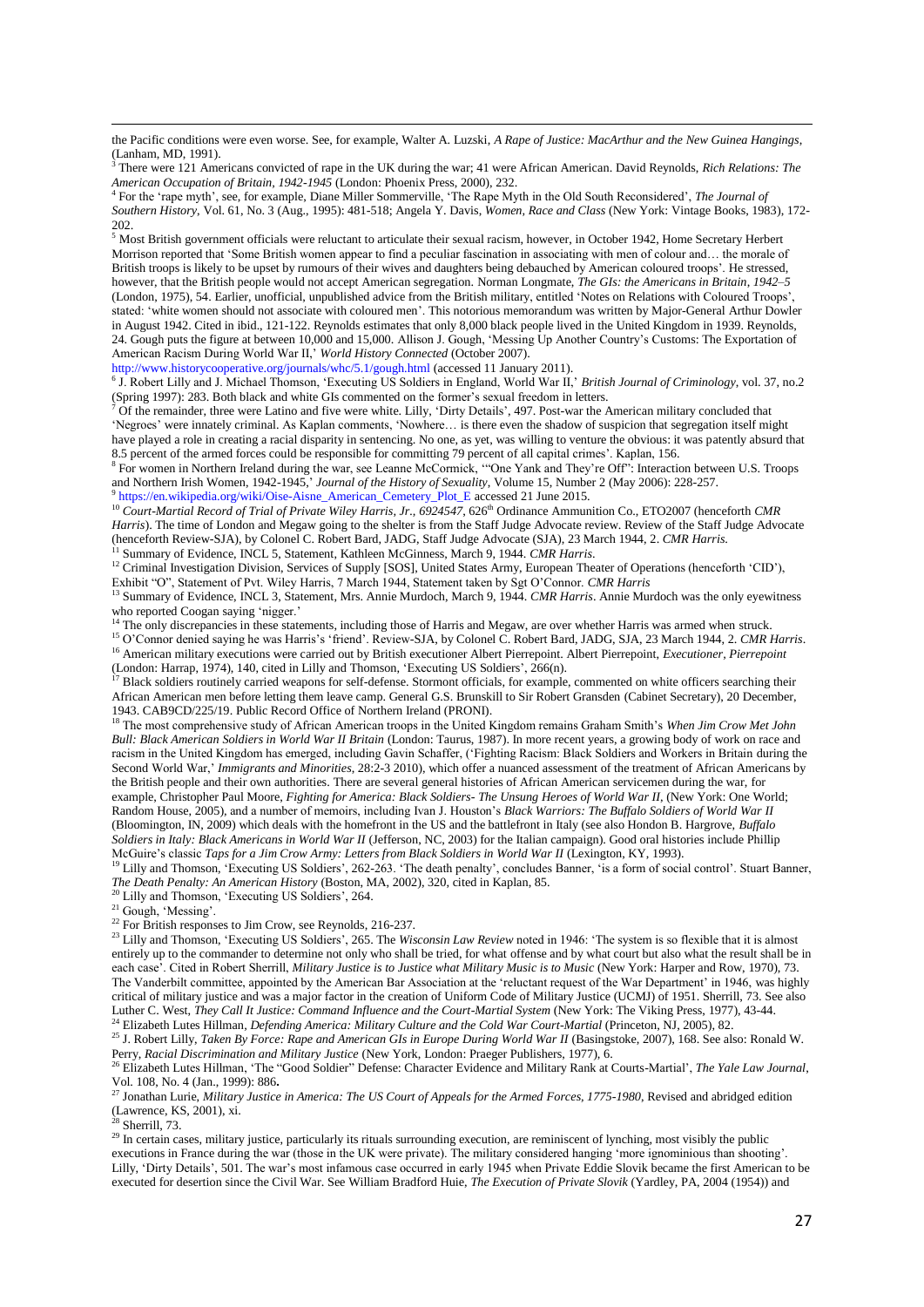Clifton D. Bryant, *Khaki-Collar Crime: Deviant Behavior in the Military Context* (New York: The Free Press, Macmillan, 1979), 45; 339- 342.

<sup>30</sup> Hillman*, Defending America*, 14. The literature on American courts-martial during the war is highly critical. Lurie, *Military Justice*, 76- 78; Sherrill, 73; Lilly, *Taken by Force*, 169-183.

<sup>31</sup> 'Theirs was largely a conscript army', states Gardiner, 'that had been sent abroad against its will and thus 'on duty' all the time and should therefore be regulated by military law'. Janet Gardiner, *Wartime Britain, 1939-1945* (London: Headline, 2004), 518.

<sup>32</sup> The Articles of War dated back to the Revolutionary War and were periodically updated before being replaced by the UCMJ. Bryant, 27-28. For a monograph-length study see Lurie, *Military Justice*. The records of the initial Houston trials arrived in Washington DC for review four months after the executions. West, 31.

<sup>33</sup> For more details on the Houston Riot see, for example: Robert V. Haynes, *A Night of Violence: The Houston Riot of 1917* (Baton Rouge, LA, 1976); Calvin C. Smith, 'The Houston Riot of 1917, Revisited', *Houston Review*, volume 13 (1991): 85–95.

<sup>34</sup> Sherrill is scathing about the reforms, claiming they were 'no reform at all and actually perpetuated the old system'. Sherrill, 72. <sup>35</sup> The Manual for Courts Martial, Effective 1 April 1928, Corrected to 20 April 1943, United States Government Printing Office, 1943;

Lilly, 'Dirty Details', 495.

1

<sup>36</sup> Reynolds, 234. It was an unwritten rule that African American officers could not outrank whites, so black officers on courts-martial would almost certainly be junior. The twin burdens of racism and rank made defiance of senior officers unlikely.

<sup>37</sup> Memorandum from Maj. Gen. John C.H. Lee, 6 March 1944. RG338, VIII Corps, 250 Series: Discipline; 250.1 Morals and conduct, January 1943-June 1945. Cited in Kaplan, 195(n). This mirrored British reluctance to commit policies on race to paper. Only 700 officers out of 31,000 in the Quartermaster Corps were black. Kaplan, 69.

<sup>3</sup> Brian Barton, *Northern Ireland in the Second World War* (Belfast, 1995), 128.

<sup>39</sup> Conclusions of a Cabinet Meeting held in the Prime Minister's room, Houses of Parliament, 2 June, 1942. CAB 4/511/1 PRONI. <sup>40</sup> 'Developments in Northern Ireland', Consul General Parker Buhrman to the Embassy [London], 25 September, 1942. RG84 Records of the foreign service posts of the Department of State; Great Britain: Classified general records, 1936-1949, Belfast Consulate General; 1936- 1942; Confidential File, 1942, File no. 823. National Archives and Records Administration (henceforth, RG84/Confidential File/1942 File no. 823. NARA).

 $^{41}$  Only one reported rape, on 7 June 1944, was found in government papers at PRONI. CAB/9/CD/225/18, Inspector General's Office, Royal Ulster Constabulary (RUC), monthly report, 7 July, 1944. PRONI.

<sup>2</sup> Figures from: Longmate, 289

<sup>43</sup> In the final case, not dealt with here, William Harrison raped and murdered seven-year old Patricia Wylie in November 1944. Lilly and Thomson offer an excellent account and analysis of it, demonstrating that some lawyers were prepared to offer their clients a thorough defense, regardless of their guilt. Lilly and Thomson, 'Executing US Soldiers', 269-274.

<sup>44</sup> A relieved Buhrman reported before the court-martial that 'so far no untoward events have developed'. Consul General Parker Buhrman to Secretary of State, 24 April 1942, RG84/Confidential File/1942 File no. 823. NARA. The police said that convictions eased tensions. E. Gilfillan, RUC, to Gransden, 10 October 1942. CAB/9CD/225/18. PRONI. Barton disputes this, claiming that the killing created considerable resentment, particularly among Rodden's fellow Protestants, usually reliably pro-American and most definitely anti-IRA. Barton, 102

<sup>45</sup> *Derry Journal*, 24 April 1942; *Belfast Telegraph* (*BT*), 20 April 1942.

<sup>46</sup> BT, 1 May 1942. British officers from the Judge Advocate's Department also attended, observing the first US court-martial of its kind in the United Kingdom. Ibid.

<sup>47</sup> Stormont records include a transcript of Clipsham's trial. CAB9CD/225/2. PRONI. Brian Barton implies that Clipsham, fearing an IRA ambush, deliberately shot Rodden, and suggests the trial was a cover-up. Barton,102. The convoy was escorting General George C. Marshall, the American Chief of Staff.

<sup>48</sup> For details on racism and segregation in Northern Ireland see: Simon Topping, '"The Dusky Doughboys": Interaction between African American Soldiers and the Population of Northern Ireland during the Second World War', *Journal of American Studies*, Volume 47, Special Issue 04 (November 2013): 1131-1154; and Topping, 'Laying down the law to the Irish and the Coons: Stormont's response to American racial segregation during the Second World War', *Historical Research*, volume 86, no.234 (November 2013): 741-759.

<sup>49</sup> General Hartle, the US commander in Northern Ireland, suggested setting up these 'Good Conduct Committees'. Northern Ireland Base Command (Prov) United States Army; Report of Conference on "Rules of Conduct," 1 August 1942. CAB9CD/225/19. PRONI. See also, Reynolds, 221.

<sup>50</sup> *Board of Review*, volume 1, ETO139: *United States v. Private George McDaniels*, 34292415, Company G, 28th Quartermaster Regiment, 2 November 1942, 207. Antrim was one of numerous similar instances of wartime retaliatory violence by African Americans.

<sup>51</sup> Buhrman again worried about adverse publicity. Buhrman to Secretary of State, 14 October, RG84/Confidential File/1942, File no. 823. NARA.

<sup>52</sup> For a brief biography of General Davis, see *Norfolk Journal and Guide*, 3 October, 1942.

<sup>53</sup> For the black press's response, see: *Atlanta Daily World*, 6 October 1942; *Chicago Defender*, 17 October 1942; *Kansas City Call*, 18 December 1942; *Baltimore Afro-American*, 9 January 1943. Davis recommended deploying more black MPs and demanded that officers take more responsibility about racism. Topping, 'Laying down the law', 9-11. Davis carried out eight surveys of morale among African American troops between October 1941 and September 1943, many were seen as whitewashes by black troops and civil rights activists. Phillip McGuire, *He, Too, Spoke for Democracy: Judge Hastie, World War II and the Black Soldier* (New York: Greenwood Press, 1988),  $66-67.$ 

<sup>54</sup> *United States v. McDaniels*, 2 November 1942, 206.

<sup>55</sup> There were no newspaper reports of any trials pertaining to the Jenkins murder, nor is there any evidence from the JAG that an investigation took place or any record of a court-martial. Correspondence with NARA has failed to shed much further light on the case, beyond finding no evidence that anyone was ever charged in connection with Jenkins's death. His records, along with many others, were destroyed in a fire; however, his family had a claim file with the Department of Veterans Affairs. Theresa Fitzgerald, National Archives (St Louis), to the author, 3 April 2015.

<sup>56</sup> The absence of a civilian inquest was reported in *Ballymena Observer* (*BO*), 9 October 1942.

<sup>57</sup> *United States v. McDaniels*, 2 November 1942, 205-209.

<sup>58</sup> *BT*, 4 August 1942.

<sup>59</sup> *BO*, 7 August 1942. Officials underplayed similar incidents. Here, the local coroner eliminated premeditation. *BT*, 4 August 1942; *Board of Review*, volume 1, ETO29: *United States v. Private William E. Davis*, 38042586, 518th Engineer Company, 31 August 1942, 29-30.

<sup>60</sup> *BO*, 4 September 1942.

 $\frac{61}{61}$  Ibid. Two British soldiers were sentenced to three years penal servitude. Ibid., 10 October 1942.

<sup>62</sup> Buhrman to Secretary of State, 11 September 1942. RG84/Confidential File/1942 File no. 823. NARA.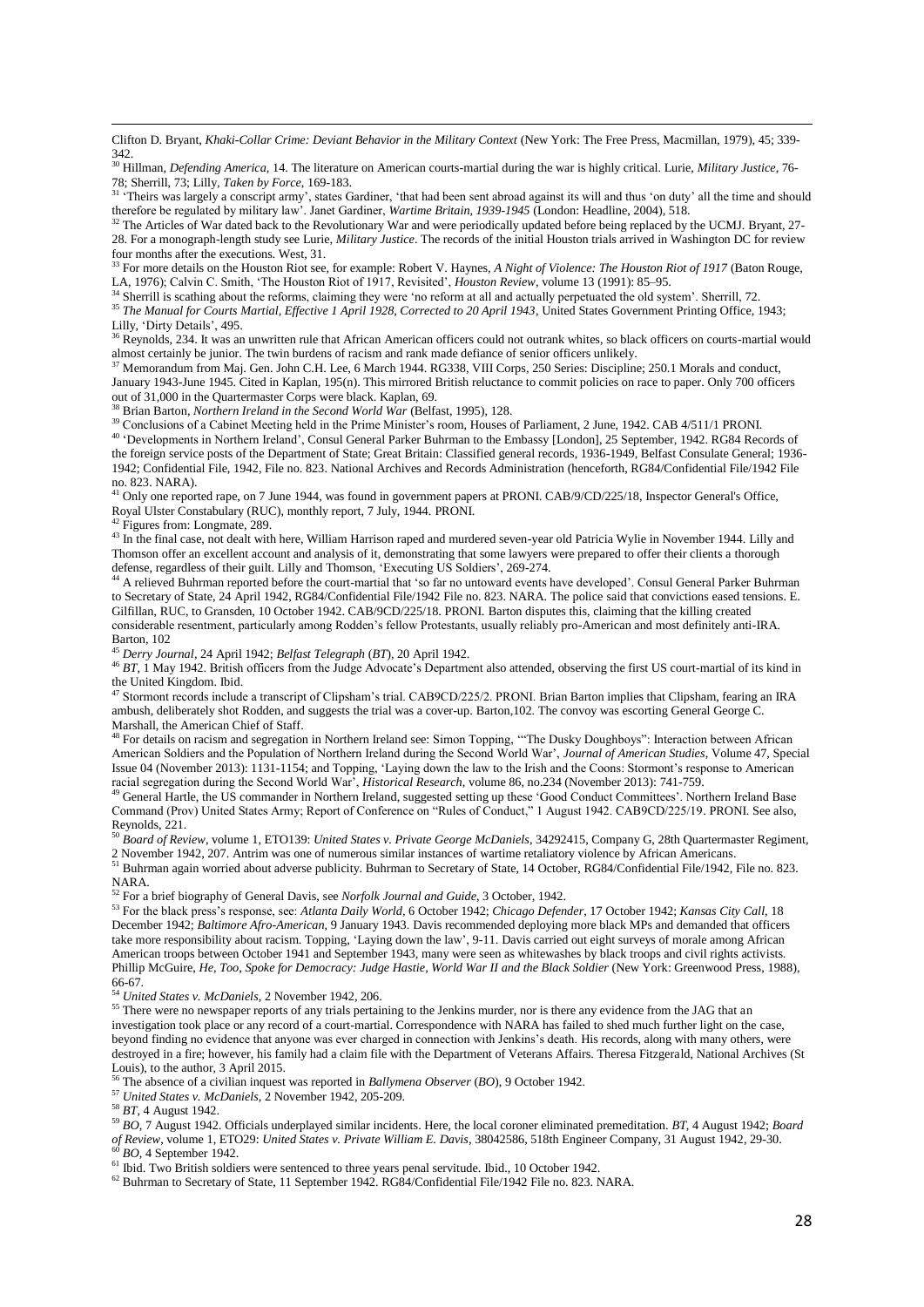<sup>63</sup> Gilfillan to Gransden, 8 September 1942. CAB9CD/225/18. PRONI. Gilfillan also noted that the 'coloured US troops get on well with the British but the fact that they mix well does not tend to help relations between our troops and other Americans who do not fraternize with the negroes at all'. Ibid.

<sup>64</sup> *Dromore Leader*, 26 September 1942.

 $65$  Ibid.

1

<sup>66</sup> Ibid; *Newsletter*, 23 September 1942; *BT*, 23 September 1942.

<sup>67</sup> Burhman to Secretary of State, 14 October 1942. RG84/Confidential File/1942 File no. 823. NARA.

<sup>68</sup> Gilfillan to Gransden 10 October 1942. CAB/9/CD/225/18. PRONI.

<sup>69</sup> *BT*, 9 October 1942.

<sup>70</sup> Ibid. Buhrman reported the outcome to Washington. Buhrman to Secretary of State, 14 October, RG84/Confidential File/1942 File no. 823. NARA.

<sup>71</sup> *BT*, 9 October 1942.

<sup>72</sup> McKenzie's visit to the priest was revealed in the press, but not at his trial. *Newsletter*, 21 October 1942; *Down Recorder*, 24 October 1942.

<sup>73</sup> *Board of Review*, volume 1, ETO82: *United States v. Technician First Class Lawrence H. McKenzie* (39389670), Company G, 1st Armored Division, 20 October 1942, 10. Underlining in original.

<sup>74</sup> Ibid.

 $75$  Ibid.

 $^{76}$ Ibid.

<sup>77</sup> *Board of Review*, volume 6, ETO2007, *United States v. Private Wiley Harris, Jr.*, (6924547), 626th Ordnance Ammunition Company, 17 March 1944, 16. Underlining in original.

<sup>78</sup> Sonya O. Rose, 'Sex, Citizenship, and the Nation in World War II Britain', *The American Historical Review*, v103, no.4 (October 1998): 1158. Sexual assaults by black GIs were extremely rare, according to Longmate. Longmate, 126-127.

 $^{79}$  Reynolds, 23; Rose, 'Sex, Citizenship', 1159; Schaffer also notes that interracial sex was seen as 'deviant'. Schaffer, 'Fighting Racism', 257. Only nineteen states did not have anti-miscegenation laws; they were finally repealed by the *Loving v. Virginia* Supreme Court decision of 1967.

80 Secretary of State for War, Sir James Grigg, wanted to openly endorse American segregation. See Reynolds, 224-227; Longmate, 120-121. For a discussion of 'brown babies', see Plummer, 'Brown Babies: Race, Gender and Policy after World War Two, in *Window on Freedom: Race, Civil Rights and Foreign Affairs, 1945-1988*, Plummer (ed) (Chapel Hill, NC, 2003).

<sup>81</sup> Quotations from Sonya O. Rose, *Which People's War? National Identity and Citizenship in Wartime Britain, 1939-1945* (Oxford and London: Oxford University Press, 2003), 27 and 78. For discussion of wartime female sexuality, including attitudes towards relationships with African Americans, see Rose's work. Some women were even jailed for sleeping with black soldiers. Gardiner, 484.

<sup>82</sup> Statistics from Lilly, 'Dirty Details', p497. General Jacob L. Devers assigned particular towns to particular units. General Jacob L. Devers to Commanding General, SOS, ETOUSA, 25 October, 1943. RG498/HQETOUSA/HD/AF, Box 43, File 218. NARA. Rape would remain a capital crime in the US military until 1948. McGuire, *Hastie*, 89.

<sup>83</sup> Lilly, 'Dirty Details', p497.

84 Requests of African American GIs to marry their white girlfriends were 'always refused' according to Gardiner. Gardiner, 481. That said, Valerie Hill-Jackson estimates that between 70 and 100 women from the long-established black community in Cardiff's Tiger Bay area married African American servicemen and moved to the States[. http://www.gibrides.com/the-welsh-war-brides-of-tiger-bay/](http://www.gibrides.com/the-welsh-war-brides-of-tiger-bay/) accessed 23 June 2015. Hill-Jackson and 15th Floor Productions have made a documentary about this, *Tiger Brides* (2013). <sup>85</sup> McGuire, *Hastie*, 88-89.

<sup>86</sup> Much has been written on Scottsboro, but for an analysis of it as a 'legal lynching', see Philip Dray, *At the Hands of Persons Unknown*: *Lynching of Black America* (New York: Modern Library, 2003), 303-324. In New Caledonia, two African American soldiers were initially given life sentences for allegedly raping a white prostitute. Given the flimsy evidence and harsh sentencing, Hastie viewed New Caledonia as the Army's Scottsboro. McGuire, *Hastie*, 88. See also, Gough, 'Messing'.

<sup>87</sup> William Hastie to Margaret C. McCulloch, Department of Social Science, Fisk University, 28 July 1944, cited in McGuire, *Hastie*, 87. For the punishment of African American troops for minor offences, see ibid., 71-73. Hastie served in the War Department from October 1940 until his resignation in January 1943. African Americans off-base in the south found themselves subject to 'Southern justice'. <sup>88</sup> For details of the Henry case, see Smith, 1-4; 185-186 and Moore, 213.

<sup>89</sup> Unlike Henry, Mickles is entirely forgotten today, but his case was reported by African American and other US newspapers and even in Australia. *Reading Eagle* (Pennsylvania), 4 January 1943,

[https://news.google.com/newspapers?nid=1955&dat=19430103&id=uVwiAAAAIBAJ&sjid=epgFAAAAIBAJ&pg=3011,1309415&hl=en;](https://news.google.com/newspapers?nid=1955&dat=19430103&id=uVwiAAAAIBAJ&sjid=epgFAAAAIBAJ&pg=3011,1309415&hl=en) *Afro-American*, 23 January 1943,

<https://news.google.com/newspapers?nid=2211&dat=19430123&id=mxAmAAAAIBAJ&sjid=rv0FAAAAIBAJ&pg=3582,5581755&hl=en> ; *Sydney Morning Herald,* 5 January 1943[, http://trove.nla.gov.au/ndp/del/article/17831897?searchTerm=&searchLimits=l](http://trove.nla.gov.au/ndp/del/article/17831897?searchTerm=&searchLimits=l-publictag=Capital+punishment)[publictag=Capital+punishment;](http://trove.nla.gov.au/ndp/del/article/17831897?searchTerm=&searchLimits=l-publictag=Capital+punishment) *Courier Mail*, (Brisbane), 6 January 1943,

[http://trove.nla.gov.au/ndp/del/article/42055686/2005477?zoomLevel=3.](http://trove.nla.gov.au/ndp/del/article/42055686/2005477?zoomLevel=3) All accessed 26 May 2015.

<sup>90</sup> *Board of Review*, Volume 1, ETO292 *United States v. Private 1st Class Sammie Mickles* (34021930), 226th Q.M. Company, 29 December 1942, 231-262.

<sup>91</sup> Ibid., 259.

<sup>92</sup> Advice of Staff Judge Advocate; Staff Judge Advocate, XV Corps, US Army (henceforth 'Advice-SJA'), 11 March, 1944, To: The Commanding General, XV Corps, US Army, (henceforth 'GC XV') 1. *CMR Harris*.

93 Cross examination of Eileen Megaw, 12, Record of Trial Proper: Confidential. Headquarters XV Corps United States Army, Office of the Commanding General, APO US Army Victoria Barracks, Belfast, Northern Ireland (henceforth 'Record of Trial Proper'), 17 March 1944; Redirect examination of Private Robert Fils by prosecution, ibid., 54. *CMR Harris*. Witnesses underwent 'direct examination' by the prosecution, 'cross examination' by the defense and 'examination' by the court. Witnesses could also face 'redirect examination' by any of the above. The only witness for the defense was Harris's commanding officer Captain Earl R. Garner.

 $^{94}$  SJA to GC XV, 11 March, 1944, 2.

<sup>95</sup> West asserts that 'the maladministration of military justice in World War Two was of gigantic proportions', primarily because of 'command influence' over the court. West, 36.

<sup>96</sup> The *Northern Whig*, for example, did not mention Harris's race, while only the *Irish News* (*IN*) reported Coogan's use of 'Nigger'. *Northern Whig*, 18 March 1944; *IN*, 18 March 1944. This trial, and crime by black soldiers generally, is absent from African American newspapers. Harris's execution was, however, reported in the *New York Times*. *New York Times*, 27 May 1944.

<sup>97</sup> Cross examination of Eileen Megaw, 17 March 1944. Record of Trial Proper, p11-12. *CMR Harris*. 'Negro' is not capitalized.